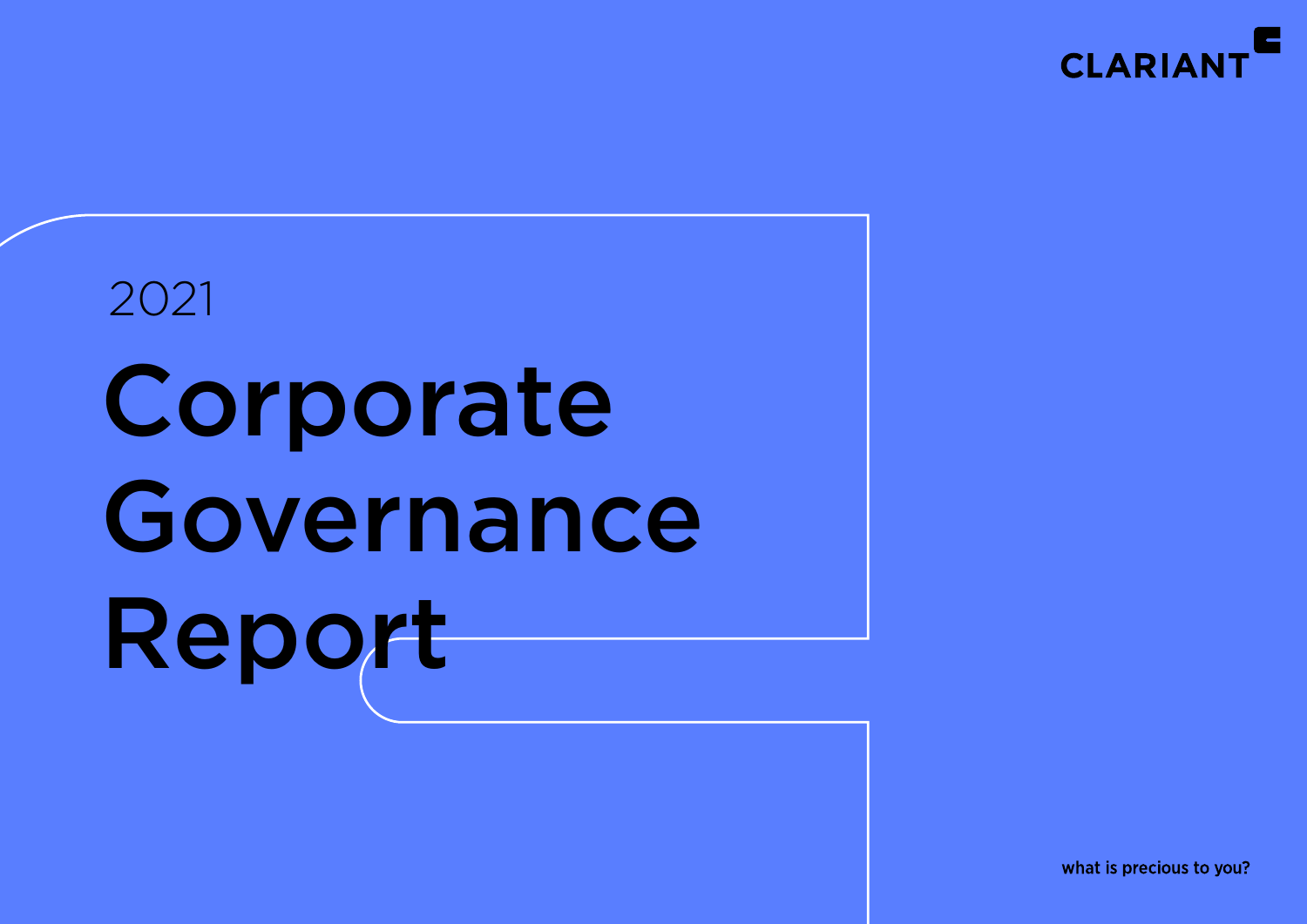# Table of Contents

# [Corporate Governance Report 2021](#page-2-0) 3

| 1. Principles of Corporate Governance      | 3  |
|--------------------------------------------|----|
| 2. Group Structure and Shareholders        | 3  |
| 3. Cross-Shareholdings                     | 4  |
| 4. Capital Structure                       | 4  |
| 5. Board of Directors                      | 5  |
| 6. Elections                               | 9  |
| 7. Internal Organizational Structure       | 10 |
| 8. Group Management                        | 13 |
| 9. Remuneration, Shareholdings, and Loans  | 14 |
| 10. Shareholders' Participation Rights     | 15 |
| 11. Change of Control and Defense Measures | 15 |
| 12. Information Policy                     | 16 |
| 13. Auditors                               | 16 |
| 14. Enterprise Risk Management (ERM)       |    |
|                                            |    |



The Integrated Report consists of five reports that covers important aspects of our business. They can be read in conjunction with each other. Together, the reports provide a full picture of our ability to create long-term value.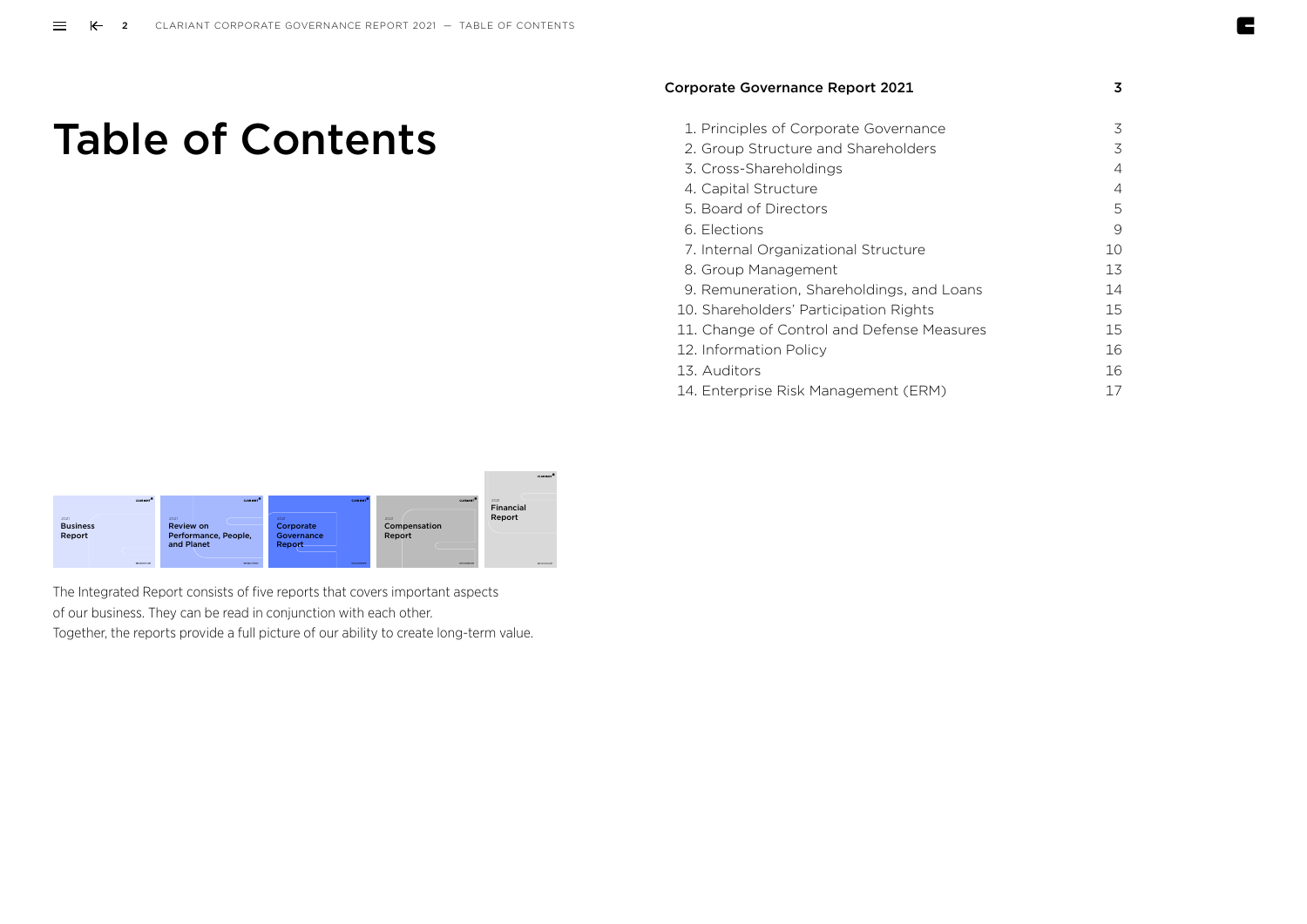# <span id="page-2-0"></span>Corporate Governance Report 2021

Clariant is committed to international compliance standards, ensuring checks and balances between the Board and Management, as well as a sustainable approach to value creation.

#### **1. PRINCIPLES OF CORPORATE GOVERNANCE**

In defining the management structure, organization, and processes of the Clariant Group, the corporate governance principles aim to provide stakeholder value and transparency to promote sustainable long-term success. The Group is committed to Swiss and international standards of corporate governance by following the respective statutory provisions and the rules issued by the SIX Swiss Exchange and by implementing the principles of the Swiss Code of Best Practices for Corporate Governance. The principles and regulations on corporate governance are described in the (revised) Swiss Code of Obligations, the Directive on Information relating to Corporate Governance by the SIX Swiss Exchange, the Ordinance against Excessive Compensation in Listed Stock Corporations, the Articles of Association of Clariant Ltd, the Bylaws, the organizational Group regulations of the Clariant Group, and the Clariant Code of Ethics. The Board of Directors adapts the internal documents regularly. The Articles of Association, the Bylaws of the Board of Directors, and the Clariant Code of Ethics can be viewed at www.clariant.com/corporate-governance.

# **2. GROUP STRUCTURE AND SHAREHOLDERS** 2.1. Group structure

The registered address of Clariant Ltd is Rothausstrasse 61, 4132 Muttenz, Switzerland. The company's business operations are conducted through Clariant Group companies. Clariant Ltd, a holding company organized under Swiss law, directly or indirectly owns all Clariant Group companies worldwide. With the exception of Clariant Chemicals (India) Ltd, these companies' shares are not publicly traded. Clariant owns 51 % of the publicly traded company Clariant Chemicals (India) Ltd, based in Airoli, Navi Mumbai, India, and listed on the Bombay Stock Exchange (»BSE«) and the National Stock Exchange (»NSE«) in India under Stock ID »CLNINDIA«, Scrip Code: 506390, ISIN No. INE492A01029, with a market capitalization of INR 11 362 015 066 on the NSE and INR 11 389 713 223 on the BSE.

[Clariant Chemicals (India) Ltd was sold as part of the divestment of Clariant's pigment business, the Business Unit Pigments, which closed on 3 January 2022.]

The important subsidiaries of Clariant Ltd are listed i[n NOTE 37 o](https://reports.clariant.com/short/2021/en/Readmore69en)f the Notes to the consolidated financial statements of the Clariant Group in the Financial Report 2021.

The Group conducts its business through six business units: Additives; Catalysts; Functional Minerals; Industrial & Consumer Specialties; Oil and Mining Services; as well as the Business Unit Pigments (until the completion of the divestment on 3 January 2022) and reports its continuing operations in the following three business areas: Care Chemicals; Catalysis; and Natural Resources (i.e., Functional Minerals, Oil and Mining Services, Additives).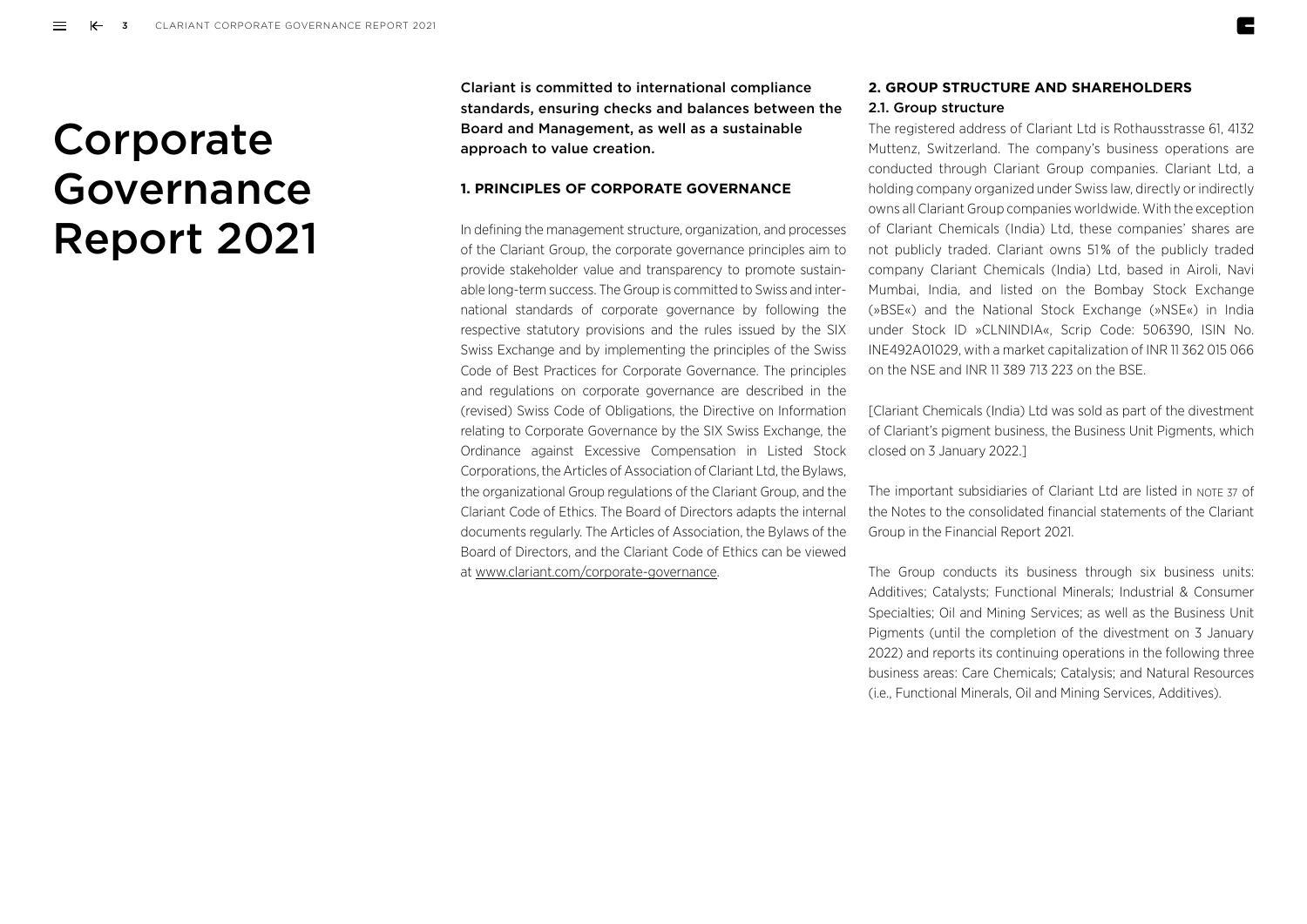# <span id="page-3-0"></span>2.2. Significant shareholdings of 3 % or more of total share capital

Based on the notifications received by Clariant and published by SIX Exchange Regulation, as of 31 December 2021, the following shareholders held 3 % or more of voting rights in Clariant Ltd:

| <b>Shareholders</b>                                                                                                                                                                                                                        | Voting rights |
|--------------------------------------------------------------------------------------------------------------------------------------------------------------------------------------------------------------------------------------------|---------------|
| SABIC International Holdings B.V., Sittard, The Netherlands,<br>controlled by the Public Investment Fund of Saudi Arabia (PIF),<br>Rivadh, Kingdom of Saudi Arabia                                                                         | 32.35 % 1     |
| BlackRock Inc., New York, United States                                                                                                                                                                                                    | 3.8 %         |
| Blue Beteiligungsgesellschaft mbH, Am Holzmaierfeld,<br>82064 Strasslach-Dingharting, Germany, and<br>Maple Beteiligungsgesellschaft mbH, 82057 Icking, Germany <sup>2</sup>                                                               | 3.49 %        |
| PSquared Master SICAV Ltd, on behalf of its subfund Valetta,<br>Malta Leveraged Event Fund LP, Grand Cayman, Cayman Islands,<br>controlled by Patrick Schmitz-Morkramer, Zurich, Switzerland,<br>and Patrick Bierbaum, Zurich, Switzerland | 3035%         |

1 sAbIC acquired 24.99 % of the shares of Clariant Ltd on 17 september 2018, and increased its participation by 6.51 % to 31.5 % on 9 september 2020. sAbIC has not changed its participation of 31.5 % since then. The difference between this figure (i.e., 31.5 %) and the abovementioned 32.35 % corresponds to the amount of treasury shares held by Clariant Ltd as of 31 December 2021, which have to be aggregated to the shares held by SABIC solely for regulatory disclosure purposes due to the Governance Agreement entered into by sAbIC and Clariant on 17 september 2018.

 $2$  According to a disclosure notification published on 18 December 2018, a group consisting of Konstantin Winterstein, 80333 Munich, Germany, and Elisabeth Prinzessin zu sayn-Wittgenstein, 80333 Munich, Germany, was formed.

Disclosure notifications during the 2021 financial year reported to the Stock Exchange Disclosure Office pursuant to Article 120 of the Financial Markets Infrastructure Act (FMIA) as well as further information in relation to disclosure notifications can be found on the SIX Swiss Exchange reporting platform:

[www.six-exchange-regulation.com/en/home/publications/](http://www.six-exchange-regulation.com/en/home/publications/significant-shareholders.html) significant-shareholders.html

As of 31 December 2021, Clariant Ltd itself held 2 822 712 shares in treasury, corresponding to 0.85 % of the share capital.

#### **3. CROSS-SHAREHOLDINGS**

There are no cross-shareholdings.

# **4. CAPITAL STRUCTURE** 4.1. Capital

As of 31 December 2021, the fully paid-in nominal share capital of Clariant Ltd totaled CHF 995 817 597.00 and was divided into 331 939 199 registered shares, each with a par value of CHF 3.00. Clariant Ltd shares have been listed on the SIX Swiss Exchange since 1995 (symbol: CLN, ISIN CH0012142631). Clariant Ltd does not issue nonvoting equity securities (Genussscheine or Partizipationsscheine). Based on the closing price of the Clariant share of CHF 19.00 on 31 December 2021, the company's market capitalization at year-end amounted to CHF 6 306 844 781. Except for the share capital reduction in 2021 as a consequence of the distribution through capital reduction by way of par value reduction (see below Section 4.3 of the Corporate Governance Report 2021), there was no change in the capital structure of Clariant Ltd in the last three years (2019 to 2021).

#### 4.2. Conditional capital

The company's share capital may be increased by no more than CHF 11 435 658.00 by issuing the remaining 3 811 886 registered shares, each with a par value of CHF 3.00, corresponding to 1.14837 % of the current share capital.

The details are set out in Article 5 of the Articles of Association. [The Articles of Association can be found at www.clariant.com/en/](https://www.clariant.com/en/Company/Corporate-Governance/Articles-of-Association) Company/Corporate-Governance/Articles-of-Association.

# 4.3. Distribution through capital reduction by way of par value reduction

In the 2021 calendar year, a distribution in the total amount of CHF 0.70 per share was decided on by the Annual General Meeting. The total amount of CHF 230 421 240.70 was paid out on 2 July 2021.

A table with additional information on the distribution of capital reserves can be found in [NOTE 17 o](https://reports.clariant.com/short/2021/en/Readmore70en)f the Financial Report 2021.

#### 4.4. Transferability of shares

The transfer of registered shares requires the approval of the Board of Directors, which may delegate this function. Approval is granted if the acquirer discloses his/her identity and confirms that the shares have been acquired in his/her own name and for his/ her own account.

#### 4.5. Nominee registrations and voting rights

Each registered share entitles the holder to one vote at the shareholders' meetings. Special rules according to Article 6 of the Articles of Association apply to nominees who fail to disclose the identity of the persons they represent and whose shareholding [exceeds 2 %. www.clariant.com/en/Company/Corporate-Gover](https://www.clariant.com/en/Company/Corporate-Governance/Articles-of-Association)nance/Articles-of-Association

#### 4.6. Options

There are no options or option rights.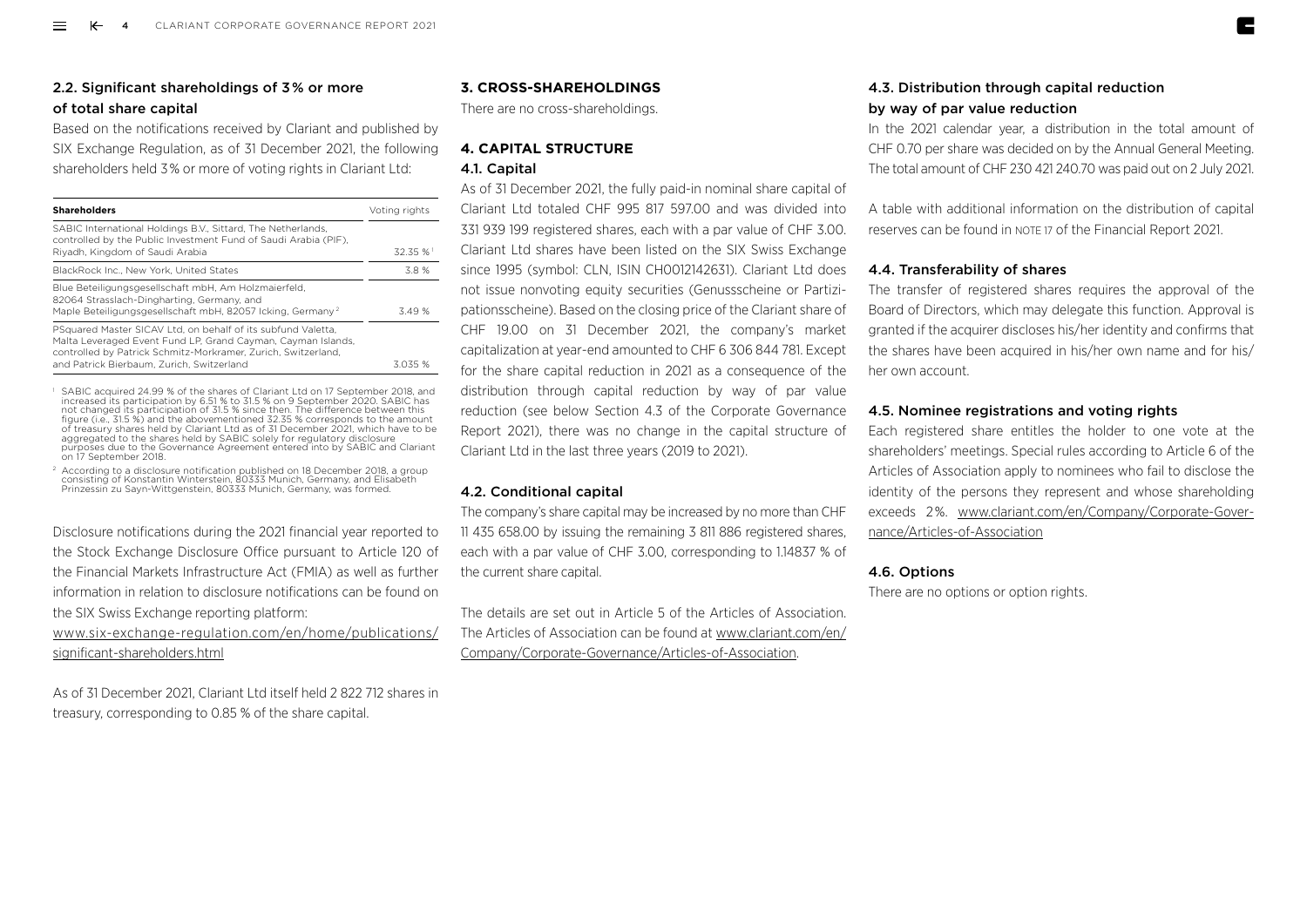#### <span id="page-4-0"></span>4.7. General Blackout Periods

The periods during which information and data is prepared for publication (»Closed Periods« or »General Blackout Periods«) will be determined and expressly notified to all insiders each year. The Closed Periods cover the following periods:

- Before publication of the half-year and the full-year results;
- Before publication of the quarterly reporting:
- The periods shortly before the disclosure to the markets of inside information related to the Clariant business.

Upon receiving such inside information, the primary insiders (which include members of the Board of Directors, the Executive Management, and employees having access to inside information, e.g., in the accounting, finance, investor relations, and law departments) are entered in a register, and the register generates an »Insider Trading message« to these insiders. It is particularly stated that no transactions in Clariant securities shall be made during Closed Periods, and it is further made clear that the trading prohibition and the obligation of confidentiality will be in effect, irrespective of whether or not the publication of the inside information concerned is likely to have a significant effect on value of Clariant securities. Noncompliance may not only entail disciplinary measures, but also result in criminal charges.

#### **5. BOARD OF DIRECTORS** 5.1. General information

The Board of Directors of Clariant Ltd comprises at least six and no more than twelve members pursuant to Article 19 of the Articles of Association of Clariant Ltd. Members of the Board are elected individually by the Annual General Meeting for a term of one year.

No member of the Board has reached, at the time of election or reelection, the age of 70, in accordance with Article 20 of the Articles of Association. However, Günter von Au and Geoffery Merszei turned 70 after their election as Members of the Board (and, in the case of Günter von Au, Chairman of the Board of Directors) by the Annual General Meeting dated 7 April 2021. Both are proposed to the 2022 Annual General Meeting for reelection as Members of the Board, and Günter von Au additionally for reelection as the Chairman of the Board of Directors, conditional upon a proposed amendment to Article 20 of the Articles of Association of Clariant Ltd that will prevent any such general age limitation for members of the Board from being stated in the Articles of [Association in the future \(www.clariant.com/en/Company/](http://www.clariant.com/en/Company/Corporate-Governance/Articles-of-Association) Corporate-Governance/Articles-of-Association).

All members of the Board of Directors are considered to be independent in accordance with best-practice standards, except for Hariolf Kottmann, who had been serving as Executive Chairman ad interim from 24 July 2019 until 31 December 2020. No member of the Board of Directors exceeds any of the maximum number of mandates as set forth in Article 38 of the Articles of Association except for Abdullah Mohammed Alissa in accordance with the transitional provision, Article 44, in the Articles of Association [\(www.clariant.com/en/Company/Corporate-Governance/](http://www.clariant.com/en/Company/Corporate-Governance/Articles-of-Association) Articles-of-Association).

## 5.2. Members of the Board of Directors 5.2.1. Hariolf Kottmann, German citizen

Function at Clariant: Chairman of the Board of Directors from 16 October 2018 until the Annual General Meeting dated 7 April 2021 Born: 1955

#### Year of first election: 2008

Independency: Nonindependent (Executive Chairman ad interim from 24 July 2019 until 31 December 2020)

Professional career: Hariolf Kottmann earned his PhD in organic chemistry at the University of Stuttgart in 1984. In 1985, he launched his career at the former Hoechst AG in Frankfurt, where he held several key management positions across the company's chemical divisions and functions. In 1996, he was appointed Deputy Head of the Basic Chemicals Division at Hoechst AG and took responsibility for the Inorganic Chemicals Business Unit. In 1998, he joined Celanese Ltd in New Jersey (United States) as a Member of the Executive Committee and Head of the Organic Chemicals Business Unit. In April 2001, he was appointed as Member of the Executive Committee of SGL Carbon AG, where he was responsible for the Graphite Specialties, Corrosion Protection, and Advanced Materials Divisions as well as the Eastern Europe and Asia regions until 30 September 2008. He was also in charge of the SGL Excellence and Technology & Innovation corporate functions. He has been a Member of the Board of Directors of Clariant Ltd since April 2008 and became CEO of Clariant on 1 October 2008. He held this position until 15 October 2018. From 24 July 2019 until 31 December 2020, he also acted as the Executive Chairman ad interim.

Other activities: Board of Directors/Supervisory Board mandates as set forth in Article 38 para. 1 of the Articles of Association [\(www.clariant.com/en/Company/Corporate-Governance/](http://www.clariant.com/en/Company/Corporate-Governance/Articles-of-Association) Articles-of-Association):

Mandates in listed companies: Mandates according to Article 38 para. 1 lit. a): none.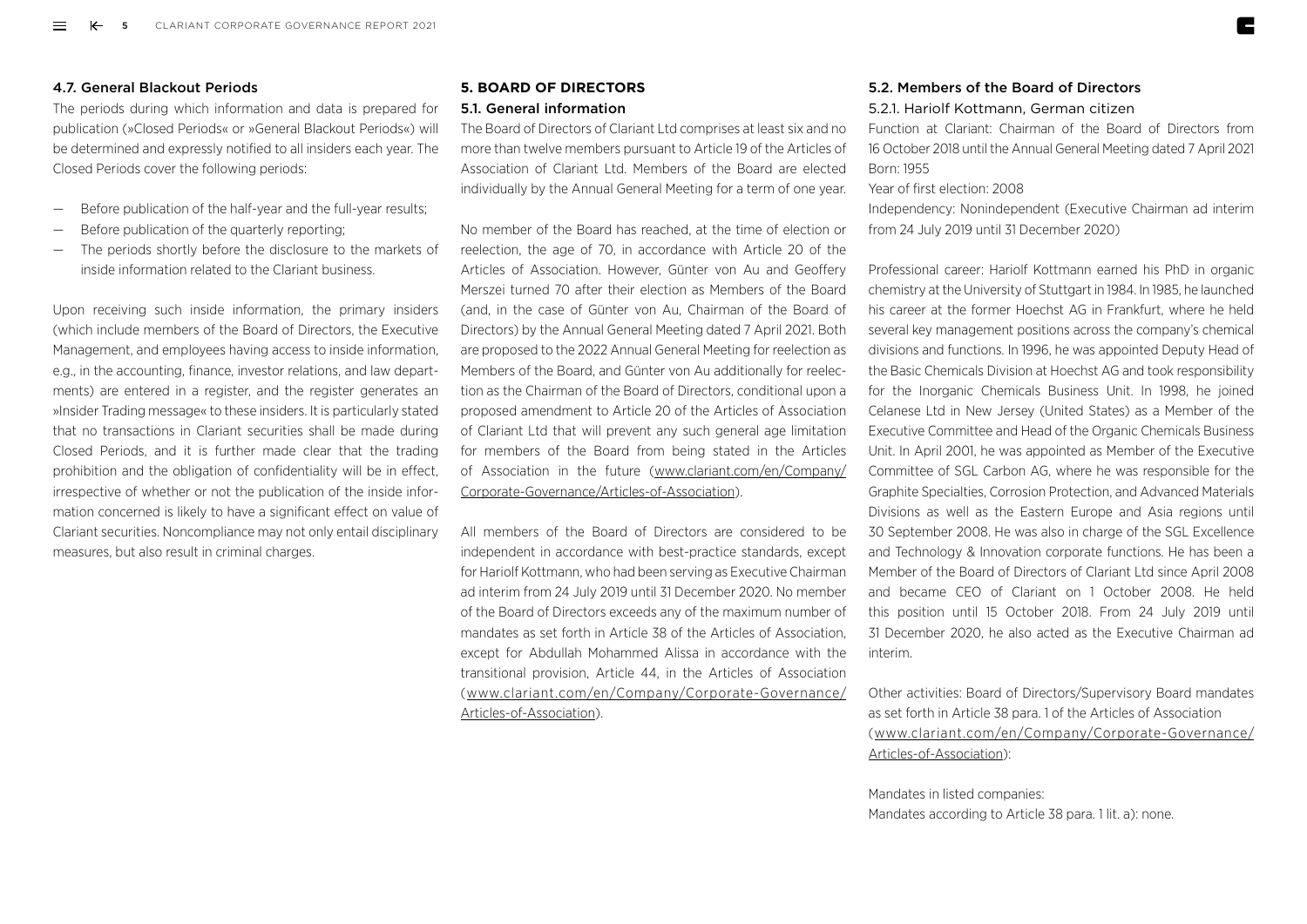#### Mandates in unlisted companies:

Mandates according to Article 38 para. 1 lit. b): two: Member of the Advisory Board and Member of the Audit Committee of Plansee Holding AG, Austria; Member of the Advisory Board of Röhm GmbH, Darmstadt, Germany.

Mandates according to Article 38 para. 1 lit. c): three: Member of the Board of Trustees of ETH Zurich Foundation; Member of the Board of Trustees of Aventis Foundation, Frankfurt; Chairman of the Board of the Clariant Foundation.

#### 5.2.2 Günter von Au, German citizen

Function at Clariant: Chairman of the Board of Directors since 7 April 2021; Non-executive Member of the Board of Directors Born: 1951

Year of first election: 2011 1

Independency: Independent

Experience: CEO; Chemical Industry; Strategy; Operational

Professional career: After studying textile and polymer chemistry at Reutlingen University and chemistry at the University of Tübingen, where he obtained a doctorate, Günter von Au began his career in 1980 in Burghausen at Wacker-Chemie AG. He held a number of different management positions at the company through 2001 in Germany, Brazil, and the United States – most recently as Head of Wacker's division for polymers, specialty chemistry, and basic chemistry in Munich. He was also CEO of Wacker Polymer Systems GmbH & Co. KG in Burghausen, Germany. He joined Süd-Chemie in 2001 as President and CEO of Süd-Chemie Inc. In 2004, he became CEO of the Management Board of Süd-Chemie AG in Munich and held this position until 31 March 2012. On 1 April 2012, Mr. von Au joined the Board of Directors at Clariant Ltd and acted as Vice-Chairman of the Board of Directors until 16 October 2018.

Other activities: Board of Directors/Supervisory Board mandates as set forth in Article 38 para. 1 of the Articles of Association [\(www.clariant.com/en/Company/Corporate-Governance/](http://www.clariant.com/en/Company/Corporate-Governance/Articles-of-Association) Articles-of-Association):

Mandates in listed companies: Mandates according to Article 38 para. 1 lit. a): none.

#### Mandates in unlisted companies:

Mandates according to Article 38 para. 1 lit. b): four: Chairman of the Supervisory Board of Stada Arzneimittel AG, Germany; Member of the Advisory Committee of Gebr. Röchling KG, Germany; Chairman of the Board of CeramTec GmbH, Germany; Chairman of the Advisory Board of Tyczka GmbH, Germany. Mandates according to Article 38 para. 1 lit. c): none.

#### 5.2.3. Abdullah Mohammed Alissa, Saudi Arabian citizen

Function at Clariant: Vice-Chairman since 29 June 2020, Non-executive Member of the Board of Directors Born: 1956 Year of first election: 2018 Independency: Independent (nominated by SABIC International Holdings B<sub>V</sub>) Experience: CEO; M&A; Chemical Industry; Strategy; Operational

Professional career: Abdullah Mohammed Alissa holds a BSc in industrial engineering and an MSc in engineering management from Southern Methodist University in Dallas, USA. Abdullah Mohammed Alissa is a Member of the SABIC Board of Directors and Member of both the Audit and Investment Committees. Abdullah Mohammed Alissa, currently the Chairman of the Board of Riyad Bank, is also the Chairman of Assila Investments Company, AMIAS Holding Co., and Abdullah Mohammed Alissa Consulting Engineers. He previously held positions of Chairman of National Medical Care Co., Chairman of Arabian Cement, and Vice-Chairman of Etihad Etisalat (Mobily), among other board memberships.

Other activities: Board of Directors/Supervisory Board mandates as set forth in Article 38 para. 1 of the Articles of Association [\(www.clariant.com/en/Company/Corporate-Governance/](http://www.clariant.com/en/Company/Corporate-Governance/Articles-of-Association) Articles-of-Association):

#### Mandates in listed companies:

Mandates according to Article 38 para. 1 lit. a): two: Saudi Basic Industries Corporation (SABIC), Saudi Arabia; Riyad Bank, Saudi Arabia.

#### Mandates in unlisted companies:

Mandates according to Article 38 para. 1 lit. b): one: Assila Investments Company, Saudi Arabia.

Mandates according to Article 38 para. 1 lit. c): two: Abdullah Mohammed Alissa Consulting Engineers, Saudi Arabia; AMIAS Holding Company, Saudi Arabia.

#### 5.2.4. Nader Ibrahim Alwehibi, Saudi Arabian citizen

Function at Clariant: Non-executive Member of the Board of **Directors** Born: 1980 Year of first election: 2020

Independency: Independent (nominated by SABIC International Holdings B.V.)

Experience: M&A; Chemical Industry

Professional career: Nader Ibrahim Alwehibi holds a master's degree in social protection policy from Maastricht University, The Netherlands, and a bachelor's degree in insurance from Indiana State University, USA. Nader Ibrahim Alwehibi is a Member of SABIC's Board of Directors and serves on its Audit Committee and Risk and Sustainability Committee. He was the Assistant Governor for Insurance Affairs with the General Organization for Social Insurance (GOSI) of Saudi Arabia until 31 December 2021 and has been working for the Gulf Catering Company since 2 January 2022. He is also a Member of the Board of Directors, a Member of the Executive Committee, and a Member of the Nominations & Compensations Committee of Riyad Bank. He previously served as a Member of the Board of Directors of the National Medical Care Company and a Member of the Board of Directors of Jarir Marketing Company. He

<sup>&</sup>lt;sup>1</sup> The election at the Annual General Meeting in 2011 was subject to the condition that Günter von Au will step down from his position as the CEO of the Management Board of Süd-Chemie AG – which he did on 31 March 2012. Günter von Au actually joined the Board of Directors of Clariant Ltd on 1 April 2012, i.e., shortly after the 2012 Clariant Annual General Meeting took place on 27 March 2012.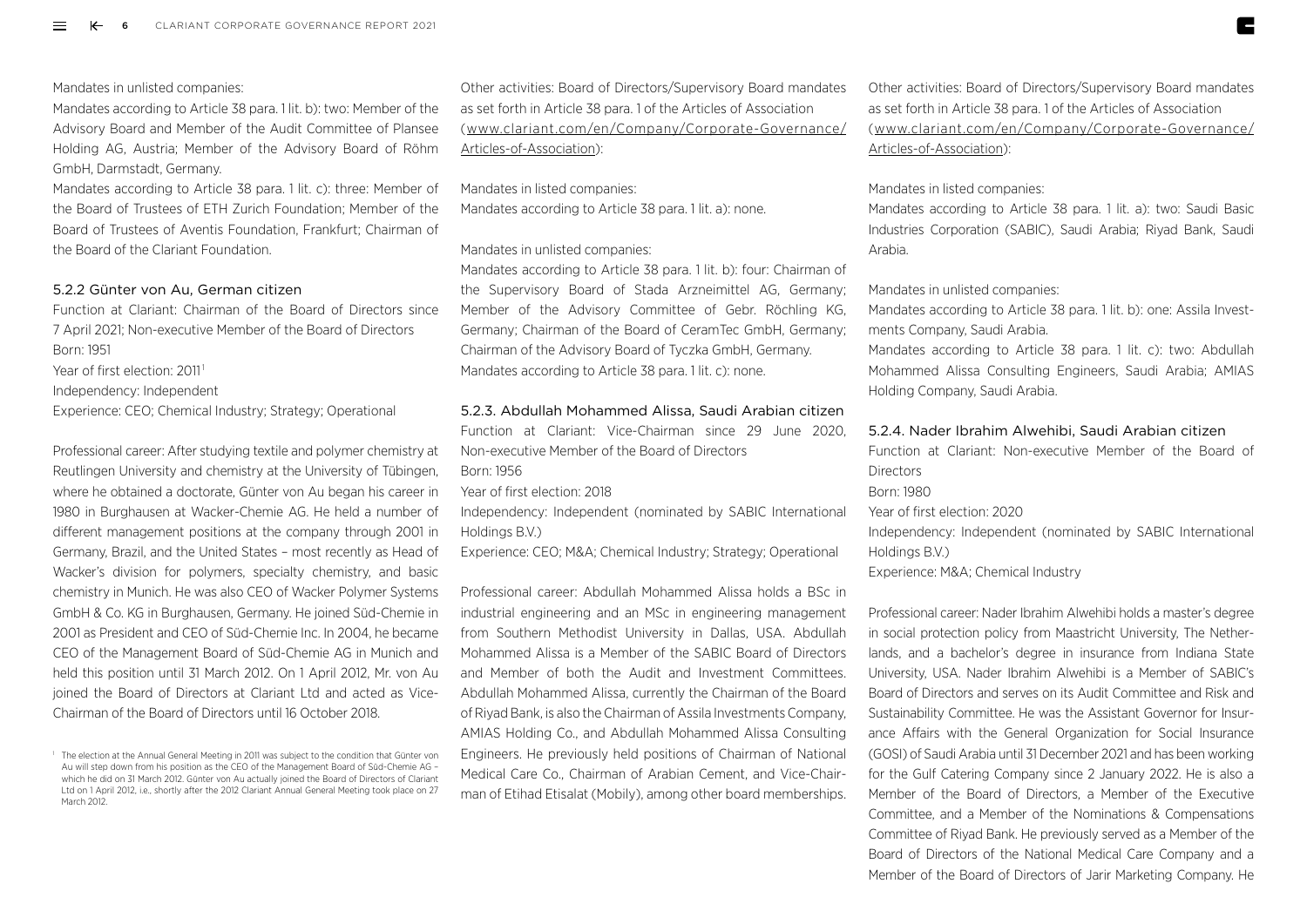also occupied several positions at the General Organization for Social Insurance (GOSI).

Other activities: Board of Directors/Supervisory Board mandates as set forth in Article 38 para. 1 of the Articles of Association [\(www.clariant.com/en/Company/Corporate-Governance/](http://www.clariant.com/en/Company/Corporate-Governance/Articles-of-Association) Articles-of-Association):

#### Mandates in listed companies:

Mandates according to Article 38 para. 1 lit. a): two: Saudi Basic Industries Corporation (SABIC), Saudi Arabia; Riyad Bank, Saudi Arabia.

#### Mandates in unlisted companies:

Mandates according to Article 38 para. 1 lit. b): none. Mandates according to Article 38 para. 1 lit. c): two: Mudad, Saudi Arabia; Future of Work, Saudi Arabia.

#### 5.2.5. Calum MacLean, British citizen

Function at Clariant: Non-executive Member of the Board of **Directors** Born: 1963 Year of first election: 2018 Independency: Independent (nominated by SABIC International Holdings B.V.) Experience: CEO; M&A; Chemical Industry; Operational

Professional career: Calum MacLean holds a BSc (Hons) degree in chemistry from Aberdeen University, UK. Calum MacLean has been a Member of the SABIC Board (Non-executive Director) and a Member of the Risk and Sustainability Committee since 2017. He was Chief Executive Officer of Synthomer plc (UK FTSE 250 listed), a speciality chemicals company, from January 2015 until 1 November 2021. Previously, he was a founding member of INEOS Group, established in 1998. During his time at INEOS, he held a number of senior executive roles, including Chief Executive Officer of INEOS Refining from December 2006 until 2011, Chief Executive Officer of EVC Corporation and subsequently INEOS ChlorVinyls until 2005, Chief Executive Officer of INEOS Styrenics and subsequently Chairman of Styrolution (at that time a joint venture with BASF), and Chief Executive Officer of PetroIneos Refining (a joint venture with Petro China). Additionally, he served as the Chairman and Chief Executive Officer of INEOS Olefins and Polymers Europe and Chief Executive Officer of INEOS Phenol.

Other activities: Board of Directors/Supervisory Board mandates as set forth in Article 38 para. 1 of the Articles of Association [\(www.clariant.com/en/Company/Corporate-Governance/](http://www.clariant.com/en/Company/Corporate-Governance/Articles-of-Association) Articles-of-Association):

#### Mandates in listed companies:

Mandates according to Article 38 para. 1 lit. a): two: Saudi Basic Industries Corporation (SABIC), Saudi Arabia; Synthomer plc, UK (until 1 November 2021).

#### Mandates in unlisted companies:

Mandates according to Article 38 para. 1 lit. b): none. Mandates according to Article 38 para. 1 lit. c): none.

#### 5.2.6. Thilo Mannhardt, German citizen

Function at Clariant: Non-executive Member of the Board of **Directors** Born: 1954 Year of first election: 2020 Independency: Independent Experience: CEO; M&A; Chemical Industry; Operational

Professional career: Thilo Mannhardt studied aeronautical and space engineering and received a master's degree from the Technical University Berlin, Germany, where he also completed his PhD in 1985. In addition, he received a postgraduate certificate in business administration from the University of Hagen, Germany. After several years in academia and research, Thilo Mannhardt joined McKinsey & Co., Inc., in 1985. For 28 years until his retirement in 2012, he held various leadership roles in Europe, Latin America, and Africa, most recently as Senior Partner and Director. Thilo Mannhardt is a Member of the Board of Directors of Algar Telecom, leading the Audit and Risk Committee since 2017. Since 2018, he has been a Member of the Board and advisor of BMI/ White Fox Management and was appointed to the newly formed

Board of C&A Brazil in 2019. In 2020, he joined the advisory council of Logus Capital Financial Advisors. He previously was in the advisory council of PE Victoria Capital. He was a Member of the Board of Directors and CEO of Ultrapar SA from 2011 until 2018.

Other activities: Board of Directors/Supervisory Board mandates as set forth in Article 38 para. 1 of the Articles of Association [\(www.clariant.com/en/Company/Corporate-Governance/](http://www.clariant.com/en/Company/Corporate-Governance/Articles-of-Association) Articles-of-Association):

#### Mandates in listed companies:

Mandates according to Article 38 para. 1 lit. a): one: C&A Modas S.A., Brazil.

#### Mandates in unlisted companies:

Mandates according to Article 38 para. 1 lit. b): one: Algar Telecom, Brazil.

Mandates according to Article 38 para. 1 lit. c): two: BMI Holding, Brazil; Logus Capital Financial Advisors, Brazil.

#### 5.2.7. Geoffery Merszei, Canadian and Swiss citizen

Function at Clariant: Non-executive Member of the Board of Directors Born: 1951 Year of first election: 2018 Independency: Independent (nominated by SABIC International Holdings B.V.)

Experience: CEO; CFO/Audit; M&A; Chemical Industry; Operational

Professional career: Geoffery Merszei holds a BSc in economics from Albion College in Michigan, USA. Geoffery Merszei is the Chairman and Chief Executive of Zolenza AG, an investment and advisory firm based in Zug, Switzerland. Geoffery Merszei was previously the Executive Vice President of The Dow Chemical Company, President of Dow Europe, the Middle East, and Africa, and Chairman of Dow Europe before retiring in 2013. He served on Dow's board from 2005 until 2009 and was the Lead Director on the board of Dow Corning Corporation. He was also Chairman of Dow's Geographic Leadership Council and a Member of Dow's Executive Leadership Committee. Previously, he was Dow's Executive Vice President and Chief Financial Officer. In 2001,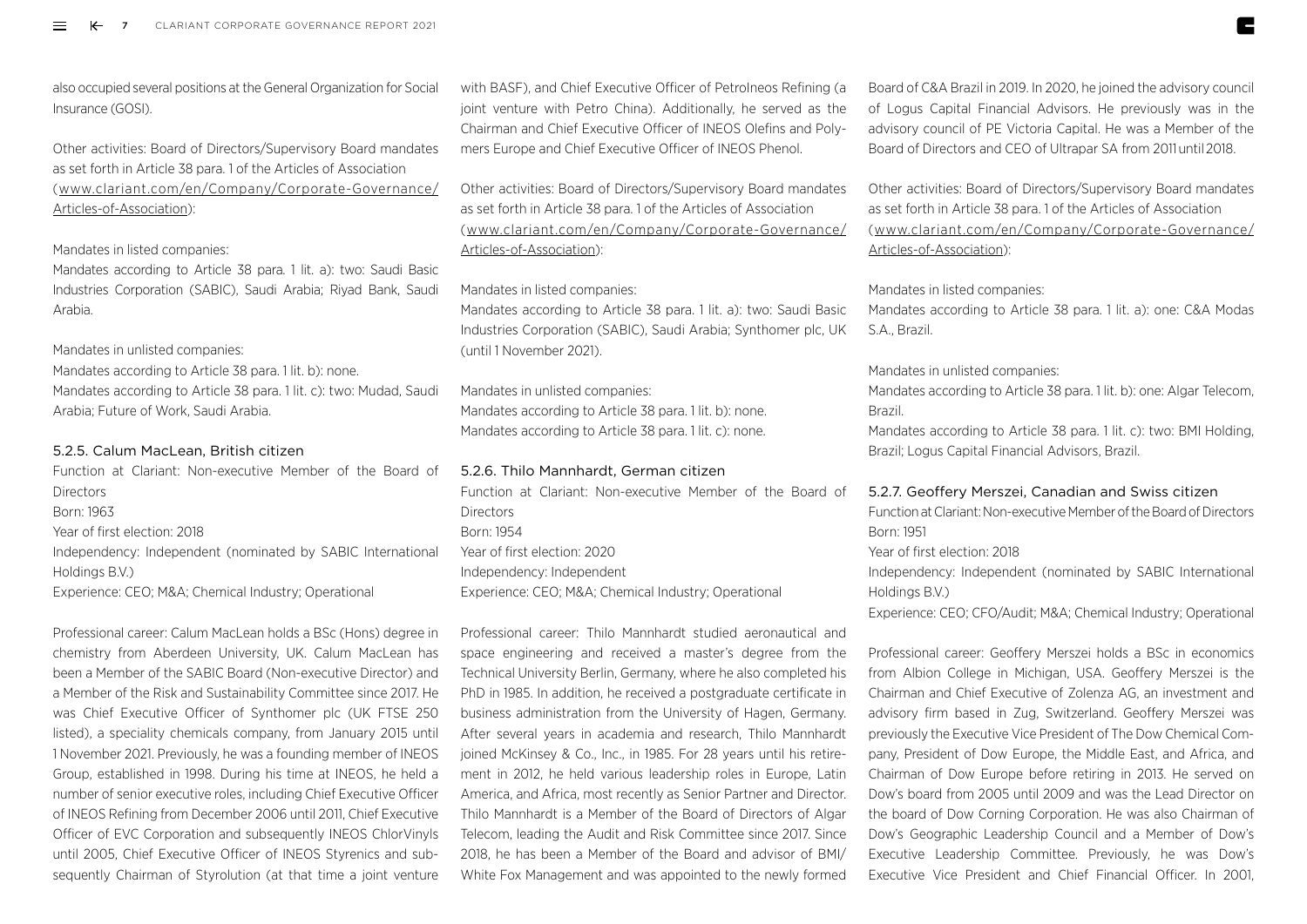Geoffery Merszei served as Executive Vice President and Chief Financial Officer of Alcan Inc. He has also served as a Member of the Board of the Chemical Financial Corporation and as a trustee and Member of the Executive Committee of the United States Council for International Business.

Other activities: Board of Directors/Supervisory Board mandates as set forth in Article 38 para. 1 of the Articles of Association [\(www.clariant.com/en/Company/Corporate-Governance/](http://www.clariant.com/en/Company/Corporate-Governance/Articles-of-Association) Articles-of-Association):

#### Mandates in listed companies:

Mandates according to Article 38 para. 1 lit. a): one: OC Oerlikon Corporation AG, Switzerland (until 13 April 2021).

#### Mandates in unlisted companies:

Mandates according to Article 38 para. 1 lit. b): none. Mandates according to Article 38 para. 1 lit. c): one: Zolenza AG, **Switzerland** 

#### 5.2.8. Eveline Saupper, Swiss citizen

Function at Clariant: Non-executive Member of the Board of Directors; independent Lead Director from 24 July 2019 until 7 April 2021 Born: 1958 Year of first election: 2016 Independency: Independent Experience: M&A; Strategy

Professional career: Eveline Saupper studied law at the University of St. Gallen, Switzerland (HSG). She was a partner at the law firm Homburger AG, Zurich, Switzerland, until 2014 and Of Counsel of said law firm until March 2017. Before joining Homburger in 1985, she worked as a tax specialist with Peat Marwick Mitchell (today KPMG) in Zurich. She holds a PhD in law from the University of St. Gallen and passed her bar exams in Zurich. Eveline Saupper is also a certified tax expert.

Other activities: Board of Directors/Supervisory Board mandates as set forth in Article 38 para. 1 of the Articles of Association [\(www.clariant.com/en/Company/Corporate-Governance/](http://www.clariant.com/en/Company/Corporate-Governance/Articles-of-Association) Articles-of-Association):

#### Mandates in listed companies:

Mandates according to Article 38 para. 1 lit. a): two: Flughafen Zürich AG, Switzerland; Georg Fischer AG, Switzerland.

#### Mandates in unlisted companies:

Mandates according to Article 38 para. 1 lit. b): one: Stäubli Holding AG, Switzerland.

Mandates according to Article 38 para. 1 lit. c): four: Mentex Holding AG, Switzerland; UZH Foundation [University of Zurich], Switzerland; Tourismus Savognin Bivio Albula AG, Switzerland; Foundation Piz Mitgel Val Surses, Switzerland.

#### 5.2.9. Peter Steiner, German citizen

Function at Clariant: Non-executive Member of the Board of **Directors** Born: 1959 Year of first election: 2016 Independency: Independent Experience: CEO; CFO/Audit; M&A; Operational

Professional career: Peter Steiner studied business administration in Mannheim and Cologne, Germany, and finished with a master's degree. He is a German certified public accountant, tax advisor, and business consultant with a focus on mergers and acquisitions, financing, and investment management. Peter Steiner was previously a partner of the investment company One Equity Partners LLC and worked for MG Technologies AG as its Chief Financial Officer. At Dyckerhoff AG, he was successively CFO, Chief Operating Officer, and finally CEO. Following his many years as an auditor with Arthur Andersen & Co., he was also CFO of Süba Bau AG.

Other activities: Board of Directors/Supervisory Board mandates as set forth in Article 38 para. 1 of the Articles of Association [\(www.clariant.com/en/Company/Corporate-Governance/](http://www.clariant.com/en/Company/Corporate-Governance/Articles-of-Association) Articles-of-Association):

Mandates in listed companies: Mandates according to Article 38 para. 1 lit. a): two: Wienerberger AG, Austria; Zeal Network SE, Germany.

#### Mandates in unlisted companies:

Mandates according to Article 38 para. 1 lit. b): one: RKW Holding SARL, Luxembourg. Mandates according to Article 38 para. 1 lit. c): none.

#### 5.2.10. Claudia Suessmuth Dyckerhoff, German citizen

Function at Clariant: Non-executive Member of the Board of **Directors** Born: 1967 Year of first election: 2016 Independency: Independent Experience: Strategy; Operational; Innovation

Professional career: Claudia Suessmuth Dyckerhoff holds a PhD in business administration from the University of St. Gallen/University of Michigan Ann Arbor, USA, focusing on strategy, organization, and operational excellence. Claudia Suessmuth Dyckerhoff also holds an MBA from CEMS/ESADE. She joined McKinsey & Company in Switzerland in 1995 and since then focused on advising mainly healthcare companies in Europe, the United States, Greater China, and across Asia. She was a Senior Partner at McKinsey and led the Asia Health Services and Systems sector within McKinsey until March 2016, when she became a Senior External Advisor to McKinsey.

Other activities: Board of Directors/Supervisory Board mandates as set forth in Article 38 para. 1 of the Articles of Association [\(www.clariant.com/en/Company/Corporate-Governance/](http://www.clariant.com/en/Company/Corporate-Governance/Articles-of-Association) Articles-of-Association):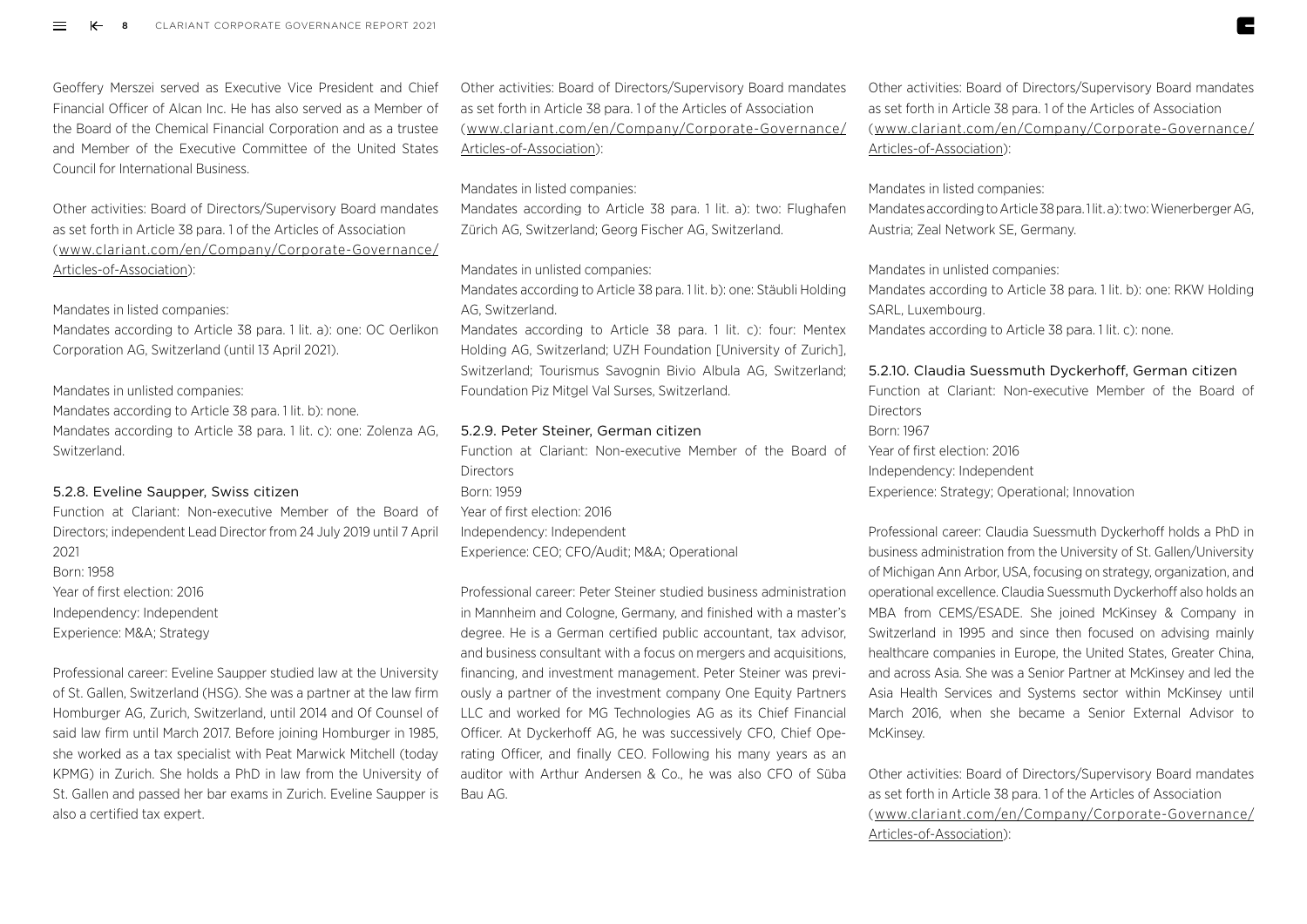#### <span id="page-8-0"></span>Mandates in listed companies:

Mandates according to Article 38 para. 1 lit. a): two: Roche Holding AG, Switzerland; Ramsay Health Care (Sydney), Australia.

#### Mandates in unlisted companies:

Mandates according to Article 38 para. 1 lit. b): three: QuEST Global Services Pte. Ltd., Singapore; Cyrcadia Ltd., Hong Kong (start-up); Edugreen Education & Services Ltd., Kolkata, India (start-up). Mandates according to Article 38 para. 1 lit. c): six: Buurtzorg Neighborhood Care Asia Ltd., Hong Kong; University of St. Gallen, Switzerland: IMA [International Market Assessment], Shanghai, China; St. Galler Stiftung für Internationale Studien (SSIS), Switzerland; Huma Therapeutics Limited, London, UK; Kinderhilfe Kambodscha eV Aachen, Germany.

#### 5.2.11. Susanne Wamsler, US citizen

Function at Clariant: Non-executive Member of the Board of **Directors** Born: 1961 Year of first election: 2015 Independency: Independent Experience: Strategy; Innovation

Professional career: Susanne Wamsler studied at Princeton University in Princeton, New Jersey, USA, graduating with a degree in political economy. From 1984 until 1988, she held various positions with Deutsche Bank AG in Munich and New York. In 1989, she received her MBA from INSEAD in Fontainebleau, France. Since then, she has been a successful entrepreneur in different fields, including retail, real estate, telecommunications, and wealth management. She complemented her education with certificates in board membership and corporate governance and has previously held mandates and officer positions in different businesses as well as nonprofit organizations before joining the Clariant Board.

Other activities: Board of Directors/Supervisory Board mandates as set forth in Article 38 para. 1 of the Articles of Association [\(www.clariant.com/en/Company/Corporate-Governance/](http://www.clariant.com/en/Company/Corporate-Governance/Articles-of-Association) Articles-of-Association): none.

#### 5.2.12. Konstantin Winterstein, German citizen

Function at Clariant: Non-executive Member of the Board of **Directors** Born: 1969 Year of first election: 2011 Independency: Independent Experience: CEO; Operational

Professional career: Konstantin Winterstein studied at the Technical Universities in Darmstadt and in Berlin, where he completed a degree in production engineering. In 2004, he received his MBA from INSEAD in Fontainebleau and Singapore. From 1997 until 2014, he held various positions with the BMW Group. Since 2014, he has been a Member of the Management Board of Ringmetall AG in Munich, and Co-CEO since 2017. From 2006 to 2011 he served on the Supervisory Board of Süd-Chemie AG.

Other activities: Board of Directors/Supervisory Board mandates as set forth in Article 38 para. 1 of the Articles of Association [\(www.clariant.com/en/Company/Corporate-Governance/](http://www.clariant.com/en/Company/Corporate-Governance/Articles-of-Association) Articles-of-Association):

Mandates in listed companies:

Mandates according to Article 38 para. 1 lit. a): one: Ringmetall AG, Germany.

Mandates in unlisted companies:

Mandates according to Article 38 para. 1 lit. b): one: GFT Holding GmbH, Germany.

Mandates according to Article 38 para. 1 lit. c): none.

#### 5.3. Cross-involvement

There are no cross-involvements.

#### **6. ELECTIONS**

The members of the Board of Directors of Clariant Ltd, the Chairman of the Board of Directors, as well as the members of the Compensation Committee will be elected individually for a term of one year by the Annual General Meeting. Only members of the Board of Directors are eligible to serve on the Compensation Committee.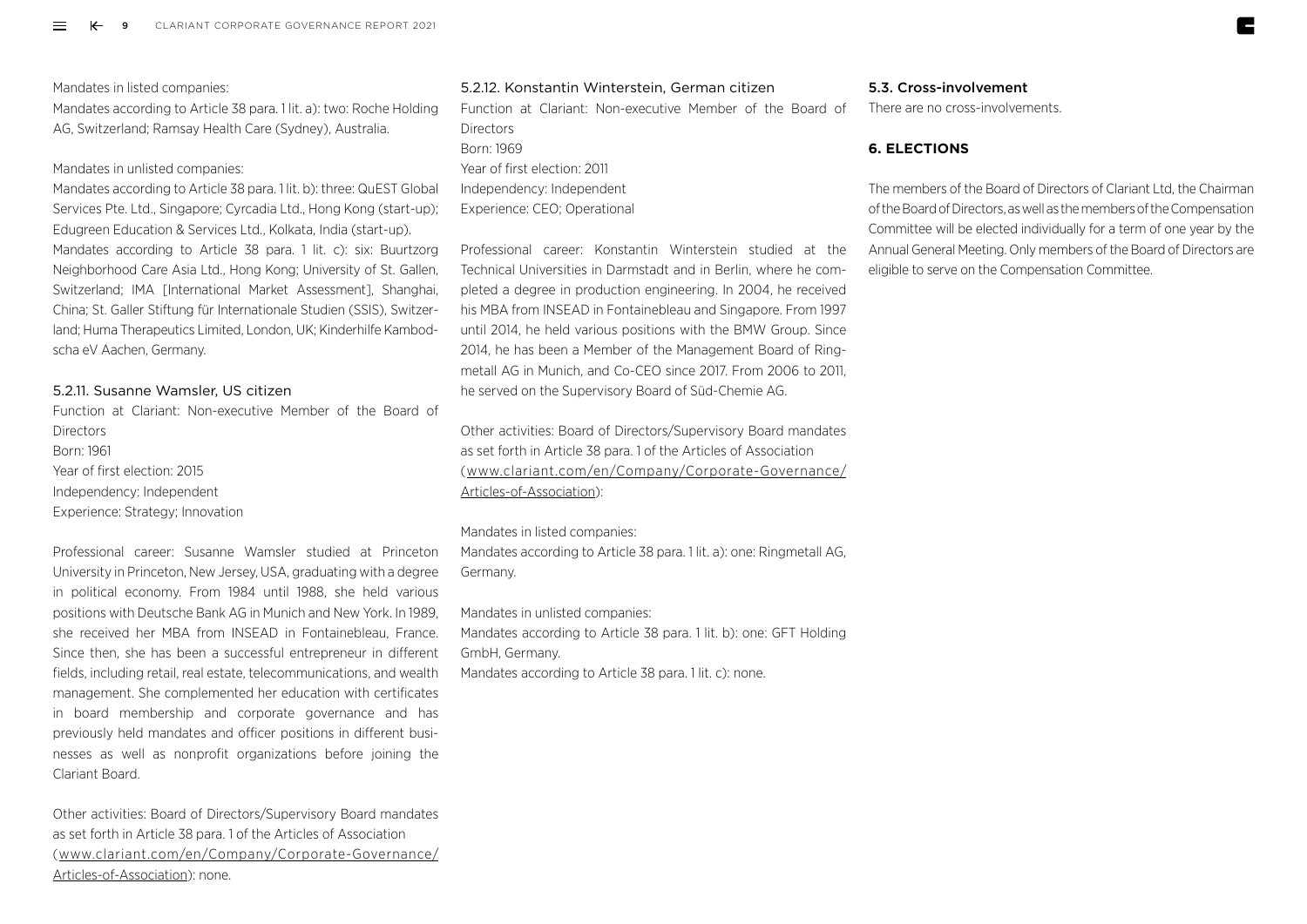#### <span id="page-9-0"></span>**7. INTERNAL ORGANIZATIONAL STRUCTURE** 7.1. The Board of Directors and its committees

The Board of Directors consists of the Chairman, one or more Vice-Chairpersons, and the other members. Except for Hariolf Kottmann, who held the position of Executive Chairman ad interim from 24 July 2019 until 31 December 2020, none of the nonexecutive members of the Board of Directors held a senior management position at Clariant Ltd or any current or former Clariant Group company between 2019 and 2021 or has any significant business relationship with Clariant Ltd or any other Clariant Group company. The members of the Board of Directors constitute the following committees:

- Nomination Committee
- Compensation Committee
- Audit Committee
- Innovation and Sustainability Committee

The **Board of Directors** appoints the members of the committees. except for the members of the Compensation Committee, who are elected by the Annual General Meeting. The Board of Directors meets at least once a quarter. At the invitation of the Chairman, the CEO, the CFO, and other members of the Executive Committee and/or other employees and third parties attend the meetings of the Board of Directors for the purpose of reporting or imparting information. Each committee has a written charter outlining its duties and responsibilities. The committees' charters are published on Clariant's website (www.clariant.com/committees). The committees report on their activities and results to the Board of Directors. They prepare the business of the Board of Directors in their respective areas.

| Member of the<br><b>Board of Directors</b> | Nomination Committee                                    |   | Audit Committee                                    |   | Compensation Committee                             |                | Innovation and<br>Sustainability Committee |    |
|--------------------------------------------|---------------------------------------------------------|---|----------------------------------------------------|---|----------------------------------------------------|----------------|--------------------------------------------|----|
| Number of meetings in 2021                 | 6                                                       |   | 6                                                  |   | $\overline{A}$                                     | $*$            | 5                                          |    |
| Hariolf Kottmann                           | from 16 October 2018<br>until 7 April 2021              |   |                                                    |   |                                                    |                |                                            |    |
| Abdullah Mohammed Alissa                   | since 7 April 2021                                      | 6 |                                                    |   | from 16 October 2018<br>until 7 April 2021         |                |                                            |    |
| Nader Ibrahim Alwehibi                     |                                                         |   |                                                    |   | since 7 April 2021                                 | $\overline{4}$ |                                            |    |
| Günter von Au                              | $\blacksquare$ since 29 June 2020<br>since 7 April 2021 | 5 |                                                    |   |                                                    |                | since 7 April 2021                         | 5  |
| Calum MacLean                              | from 16 October 2018<br>until 7 April 2021              |   |                                                    |   |                                                    |                | since 7 April 2021                         | 5  |
| Thilo Mannhardt                            |                                                         |   |                                                    |   |                                                    |                | since 7 April 2021                         | 5. |
| Geoffery Merszei                           |                                                         |   | since 16 October 2018                              | 6 |                                                    |                |                                            |    |
| Eveline Saupper                            |                                                         |   | $\blacksquare$ since 2016                          | 6 | since 16 October 2018<br>$\blacksquare$ since 2016 | 4              |                                            |    |
| Peter Steiner                              | ■ since 2016                                            |   | $\blacksquare$ since 2016                          | 6 |                                                    |                |                                            |    |
| Claudia Suessmuth Dyckerhoff               |                                                         |   |                                                    |   | since 16 October 2018                              | $\overline{4}$ |                                            |    |
| Susanne Wamsler                            | since 7 April 2021                                      | 5 |                                                    |   | from 16 October 2018<br>until 7 April 2021         |                | since 7 April 2021                         | 5  |
| Konstantin Winterstein                     |                                                         |   | from 2012 until April 2016<br>and since March 2017 | 6 | since 7 April 2021                                 | 3              |                                            |    |

#### **BOARD OF DIRECTORS – COMMITTEE RESPONSIBILITIES AND MEETINGS**

Chairperson

Member

\* Number of meetings attended in 2021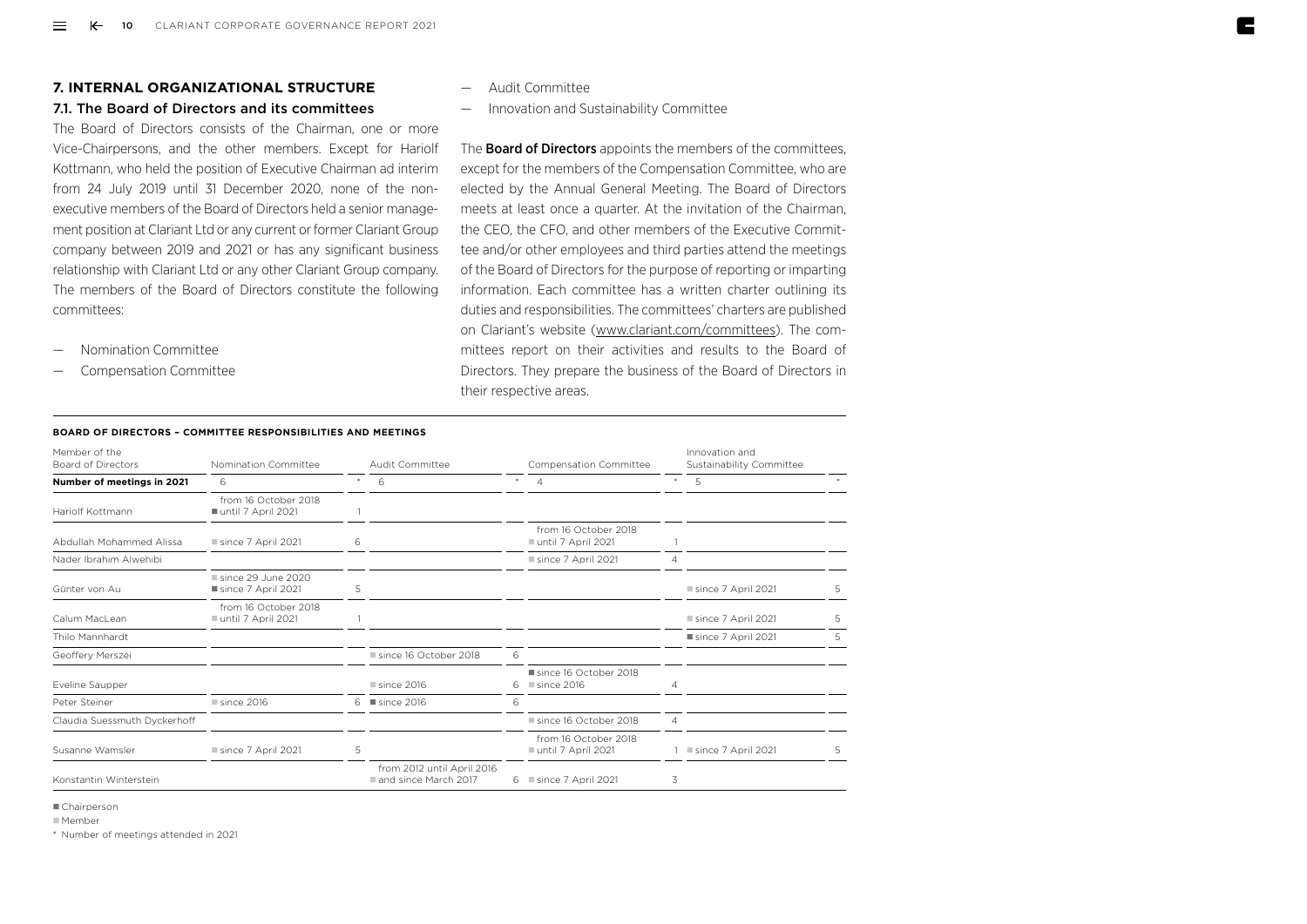# The Nomination Committee (NC) comprises the Chairman, the Vice-Chairman, and at least two other members of the Board of Directors. The NC meets as needed. The NC draws up principles for the selection of candidates for election and reelection to the Board of Directors and to the CEO and other members of the Executive Committee and prepares the corresponding recommendations. The NC considers and submits to the Board of Directors the CEO's proposals concerning candidates for Executive Committee positions.

#### www.clariant.com/committees

The **Compensation Committee** (CoC) comprises five members of the Board of Directors as elected by the Annual General Meeting. The majority of the members shall be non-executive members of the Board of Directors. The CoC meets at least twice a year. It reviews and proposes to the Board of Directors the compensation and benefits policies and programs, reviews the performance criteria relevant to compensation, and determines individual executive compensation and benefits of the members of the Board of Directors and the Executive Committee, subject to the approvals of the total compensations by the Annual General Meeting. Furthermore, the CoC reviews fringe benefit regulations and dismissal regulations with the CEO, members of the Executive Committee, heads of global functions and global business units, and region heads always in accordance with the Articles of Association and the Ordinance against Excessive Compensation in Listed Stock Corporations. More information can be found in th[e COMPENSATION](https://reports.clariant.com/short/2021/en/Readmore27en)  [REPORT 2021, section 1, a](https://reports.clariant.com/short/2021/en/Readmore27en)nd at www.clariant.com/committees.

The **Audit Committee** (AC) comprises two to five members of the Board of Directors, all of whom must be independent and nonexecutive members of the Board of Directors. A majority of the members of the AC must have financial and accounting experience.

The AC reviews the activities of the external auditors, their collaboration with the internal auditors, and their organizational adequacy. It also reviews the performance, compensation, and independence of the external auditors as well as the performance of the internal auditors and reports back to the Board of Directors. Furthermore, the AC reviews the company's internal control and risk management systems and reviews compliance with the law and internal regulations – in particular with the Code of Ethics. In collaboration with the Group's external and internal auditors and financial and accounting management, the AC reviews the appropriateness, effectiveness, and the compliance of accounting policies and financial controls with applicable accounting standards. The AC meets at least four times a year. The AC reviews and recommends the Group's financial statements for the first three quarters of each year and the annual financial results to the Board of Directors for approval.

#### www.clariant.com/committees

The Innovation and Sustainability Committee (ISC) comprises two to four members of the Board of Directors, ideally with professional experience in the domains of technology and innovation management, research and development, and sustainability, including climate risk management and innovation management in general.

The **Innovation and Sustainability Committee** (ISC) acts as an advisory body to the Board of Directors and the Chief Executive Officer (CEO). It supports the Board of Directors and the CEO in matters of innovation and sustainability strategy, climate risk management, growth fields, innovation processes, innovation pipeline, enabling technology platforms, relevant intellectual property (IP), and capability-related decisions. The ISC meets as often as necessary for the company's business, or upon request of any of its members, but in any case at least four times per year. The Chair of the ISC shall report regularly to the Board of Directors on the activities and findings of the ISC.

# 7.2. Definition of working methods and areas of responsibility

In accordance with the law and the Articles of Association, the Board of Directors is the ultimate decision-making authority for Clariant Ltd in all matters except those decisions reserved by law or the Articles of Association for the shareholders. In accordance with and supplementary to Article 716a of the Swiss Code of Obligations and Article 22 of the Articles of Association (www.clariant.com/ [en/Company/Corporate-Governance/Articles-of-Association\), the](http://www.clariant.com/en/Company/Corporate-Governance/Articles-of-Association)  Board of Directors has sole authority, particularly for the following nontransferable and inalienable duties of the Board of Directors:

- Providing the strategic direction of the Group;
- Approving the basic outline of the Group's organization and its corporate governance;
- Supervising the overall business operations;
- Evaluating the performance of the CEO and members of the Executive Committee;
- Appointing and dismissing the CEO and members of the Executive Committee, the head of Corporate Auditing, and other key executives;
- Approving the basic accounting system and financial planning and control of the Group;
- Approving the Group's annual budget;
- Reviewing and approving the quarterly financial statements and results release for Clariant Ltd and the Group;
- Approving the Group's consolidated financial statements at the end of the financial year for submission to the Annual General Meeting;
- Approval and review of ESG-related reporting;
- Approving major M&A transactions and financial transactions of considerable scope or those involving special risks, particularly capital market transactions and other financing transactions (e.g., large loans) as well as changes in conditions associated therewith;
- Ensuring a management and corporate culture that is appropriate for the company's objectives;
- Ensuring an internal control system and adequate risk and compliance management, particularly with regard to financial,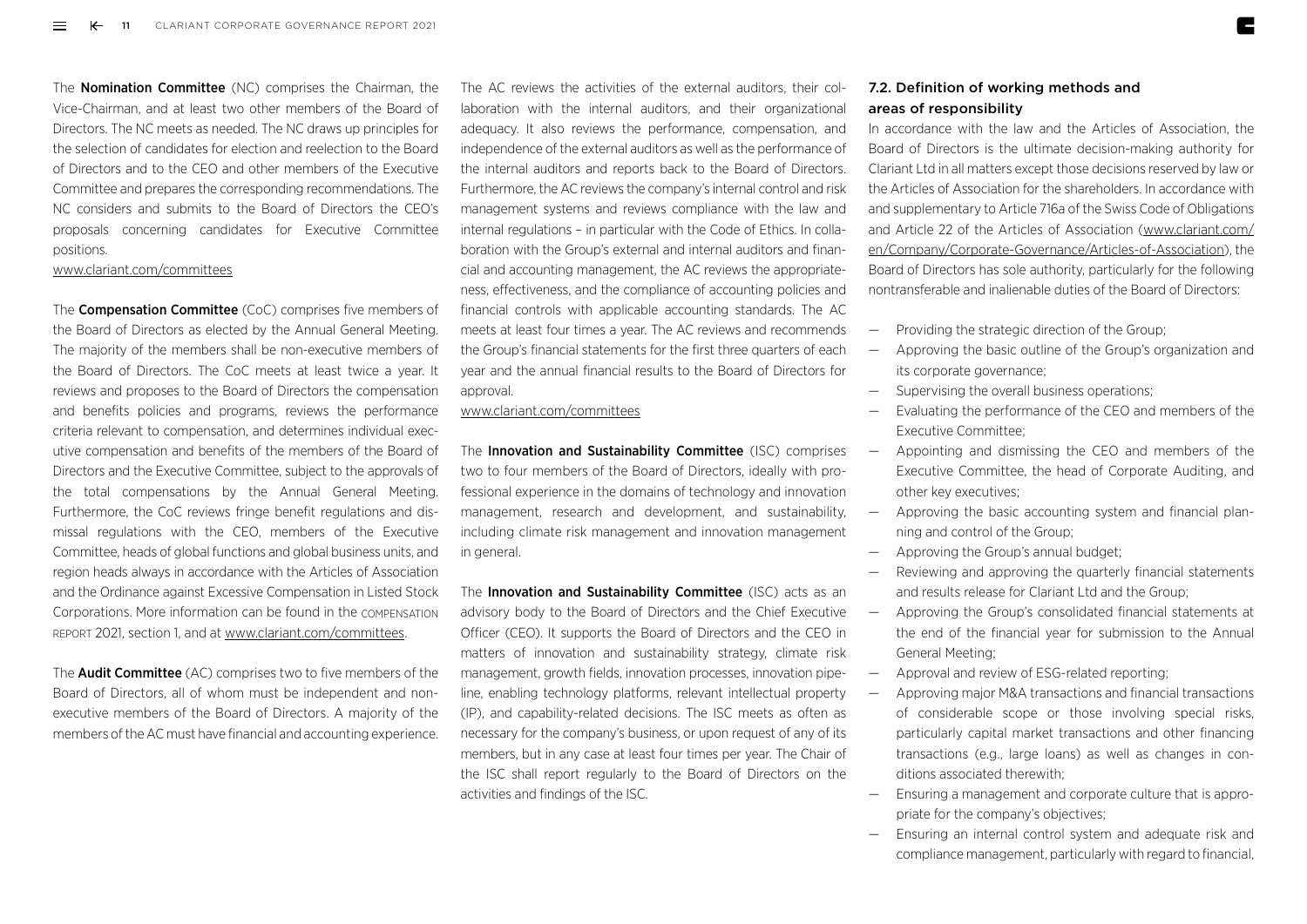corporate governance and citizenship, personnel, and environmental protection matters;

- Ensuring succession planning and management development;
- Convening the Annual General Meeting (AGM) and determining the items on the agenda and the proposals to be made to the AGM.

#### 7.3. Working methods

In 2021, the Board of Directors held four meetings in person (one in Switzerland and three in Germany), and eight meetings were held by video conference/phone. While nine Board meetings held in 2021 were attended by all members of the Board, in three Board meetings, one member of the Board was excused (resulting in an attendance rate of 89.4 %). The company's strategy is reviewed and further developed once a year. Members of the Executive Committee and the General Counsel are invited to attend the meetings of the Board of Directors. The views of external and internal consultants are heard, if necessary, in the case of projects of considerable scope.

#### **BOARD OF DIRECTORS MEETINGS**

| Number of meetings in 2021   | 12 |
|------------------------------|----|
| Directors                    |    |
| Hariolf Kottmann             | 3  |
| Abdullah Mohammed Alissa     | 12 |
| Nader Alwehibi               | 12 |
| Günter von Au                | 12 |
| Calum MacLean                | 11 |
| Thilo Mannhardt              | 12 |
| Geoffery Merszei             | 12 |
| Eveline Saupper              | 11 |
| Peter Steiner                | 12 |
| Claudia Suessmuth Dyckerhoff | 12 |
| Susanne Wamsler              | 12 |
| Konstantin Winterstein       | 11 |

#### 7.4. Management of the Group

The Board of Directors has delegated the executive management of the Clariant Group to the CEO and the other members of the Executive Committee. The Executive Committee is mainly responsible for implementing and monitoring the Group strategy, for the financial and operational management of the Group, and for the efficiency of the Group's structure and organization. The members of the Executive Committee are appointed by the Board of Directors on the recommendation of the Nomination Committee. Subject to the responsibility of the Board of Directors and the Annual General Meeting, the CEO and, under his supervision, the Executive Committee are responsible for:

- Drawing up strategic plans and policies for approval by the Board of Directors;
- Implementing Group strategies and policies as well as strategies and action programs for individual business units and subsidiaries;
- Managing the business units and functions to ensure efficient operations, including regularly assessing the achievement of goals;
- Regularly informing the Board of Directors and its committees of all matters of fundamental significance to the Group and its businesses;
- Ensuring compliance with legal requirements and internal regulations;
- Establishing a management and corporate culture in line with the company's objectives;
- Promoting an active internal and external communications policy;
- Appointing and dismissing senior management, including appropriate succession planning.

The Executive Committee is supported by the Corporate Center, which defines Group-wide policies and guidelines. While reporting in the three Business Areas Care Chemicals (Business Unit Industrial & Consumer Specialties), Catalysis (Business Unit Catalysts and Business Line Biofuels & Derivatives), and Natural Resources (Business Units Oil and Mining Services, Functional Minerals, and Additives), including the Business Unit Pigments as discontinued operation, the six business units (five business units since the closing of the divestment of the Business Unit Pigments on 3 January 2022) are the highest-level operating units within the Group. They have global responsibility for the activities assigned to them, particularly sales, marketing, product management, and production. The business units also have global responsibility for short- and long-term revenue and earnings generated from the operations and assets assigned to them. This includes fully exploiting existing business potential, identifying new business opportunities, and pursuing the active management of their products and services portfolio. The business units' activities are complemented and supported by Compliance and global Group functions (e.g., Procurement, Finance, Information Technology, Legal, Human Resources, and Group Innovation & Sustainability), which are organized as service centers.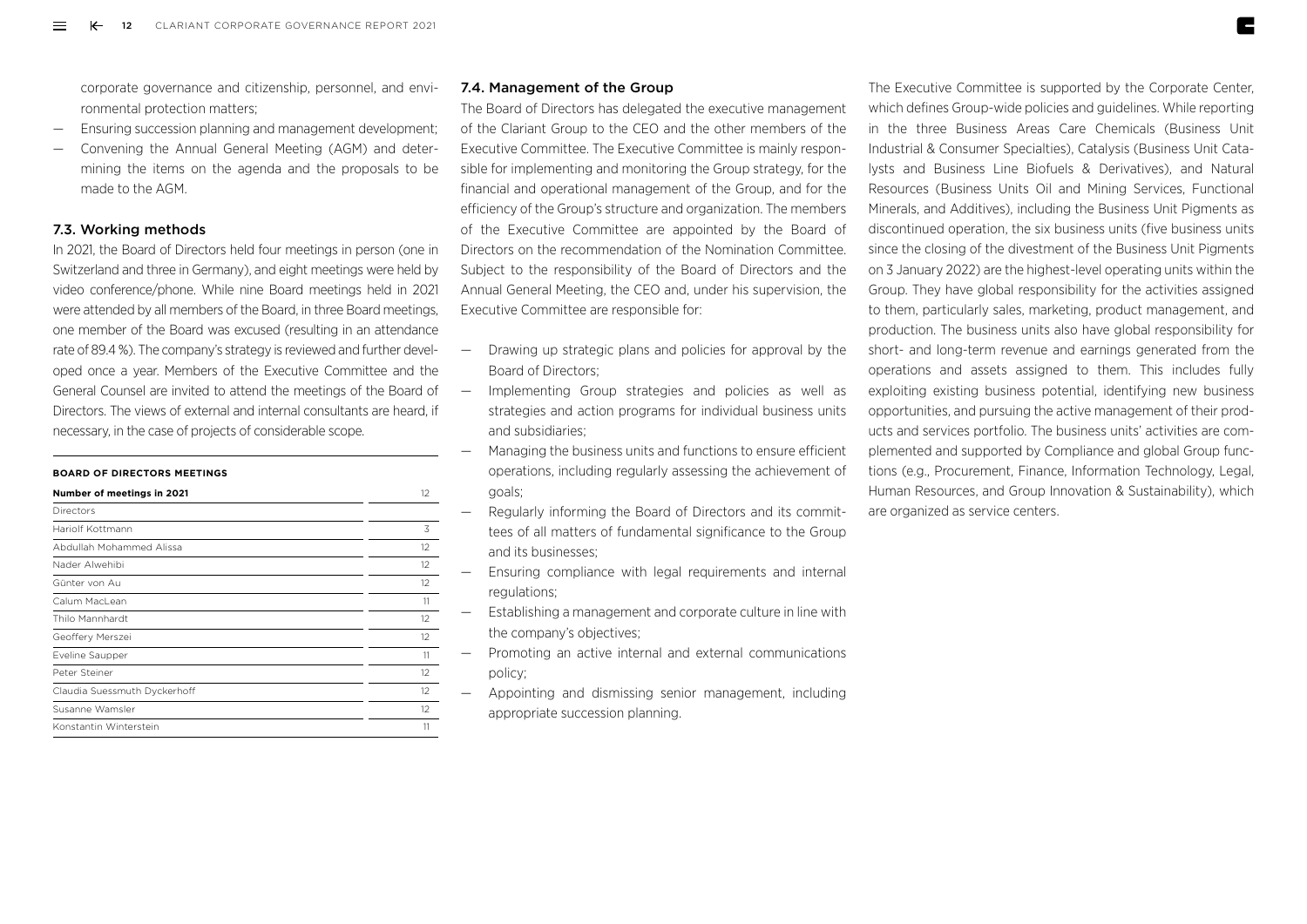# <span id="page-12-0"></span>7.5. Information and control instruments vis-à-vis the Executive Committee

The Board of Directors ensures that it receives sufficient information from the Executive Committee to perform its supervisory duties and make decisions that are reserved for the Board of Directors. The Board of Directors obtains the information required to perform its duties in various ways:

- The CEO and the CFO inform all directors regularly about current developments, including through the regular submission of written reports, such as key performance indicators for each business;
- The minutes of the meetings of the Executive Committee are made available to the directors;
- Informal meetings and teleconferences are held, as required, between the CEO and the members of the Nomination Committee;
- The members of the Executive Committee are invited to attend meetings of the Board of Directors to report on business units under their responsibility;
- The members of the Board of Directors are entitled to request information from members of the Executive Committee or any other Clariant senior manager.

#### **BOARD OF DIRECTORS – COMMITTEE MEETINGS**

|                                         | Number<br>of meetings | Average<br>duration in h | CEO/CFO<br>invited | Other attendees                                                                                                            |
|-----------------------------------------|-----------------------|--------------------------|--------------------|----------------------------------------------------------------------------------------------------------------------------|
| Board of Directors                      |                       | $3 - 7$                  | ves                | Executive Committee: General Counsel: Chief Human Resources Officer                                                        |
| Nomination Committee                    | 6                     | $2 - 4$                  | yes                |                                                                                                                            |
| Audit Committee                         |                       | $3 - 4$                  | yes                | Auditors; Head Corporate Auditing; Head Corporate Accounting;<br>General Counsel; Group Compliance Officer in two meetings |
| <b>Compensation Committee</b>           | 4                     | $1.5 - 2$                | ves                | Head of Group Human Resources                                                                                              |
| Innovation and Sustainability Committee |                       |                          | yes                |                                                                                                                            |

<sup>1</sup> Except when discussing the remuneration of the CEO or any other member of the Executive Committee

#### 7.6. Board committees

The CFO and representatives of the external auditor are invited to Audit Committee meetings. Furthermore, the heads of Corporate Auditing and Risk Management, the Group compliance officer, and Clariant's general counsel report on a regular basis to the Audit Committee. The Audit Committee reviews the financial reporting processes on behalf of the Board of Directors. For each quarterly and annual reporting of financial information, an internal team reviews the information for accuracy and completeness of disclosures, reporting to the Audit Committee before publication. The Compensation Committee generally meets at least twice per year to adjust the development of the compensation structures to changing conditions, as necessary. In this context, the long-term incentive program for the Executive Committee and the senior management team is also aligned with current market and business developments, and corresponding adjustments are made, if required.

#### 7.7. Internal audit (Corporate Audit)

The purpose of Corporate Audit is to provide independent, objective assurance and consulting services. It assists Clariant in accomplishing its objectives by bringing a systematic, disciplined approach to evaluate and to improve the effectiveness and efficiency of the organization's governance, risk management, and controls. Corporate Audit carries out its audits in accordance with a plan reviewed and approved by the Audit Committee. Corporate Audit prepares reports on the audits it has performed and reports actual or suspected irregularities to the Audit Committee and Management. The Audit Committee regularly reviews the scope, plans, and results of Corporate Audit. The Group pursues a risk-oriented approach to auditing and coordinates internal audit activities with the external auditors. The quality of Corporate Audit is regularly assessed in accordance with the requirements of The Institute of Internal Auditors (IIA). More information on Clariant's risk management system can be found i[n CHAPTER 14.](#page-16-0)

#### **8. GROUP MANAGEMENT**

#### 8.1. The Executive Committee

The Executive Committee (EC) consists of the CEO, the CFO, and two other members. The Executive Committee regularly holds meetings at the Corporate Center in Pratteln or at other Clariant sites worldwide. It uses such external meetings to discuss business performance with the management of the local companies in person.

#### 8.2. Members of the Executive Committee

The Executive Committee comprised the following members:

# 8.2.1. Conrad Keijzer, Dutch citizen, Chief Executive Officer (CEO) since 1 January 2021

Operational responsibilities: Corporate Auditing (jointly with the Chairman of the Audit Committee); Group Compliance; Group Communications; Group Legal; Group Human Resources.

Conrad Keijzer graduated from Twente University of Technology with a MSc in Industrial Engineering and completed the Advanced Management Program at Harvard Business School, USA. In 1994, he started his career at AkzoNobel as a Market Development Manager. As of 1997, he moved into several general management positions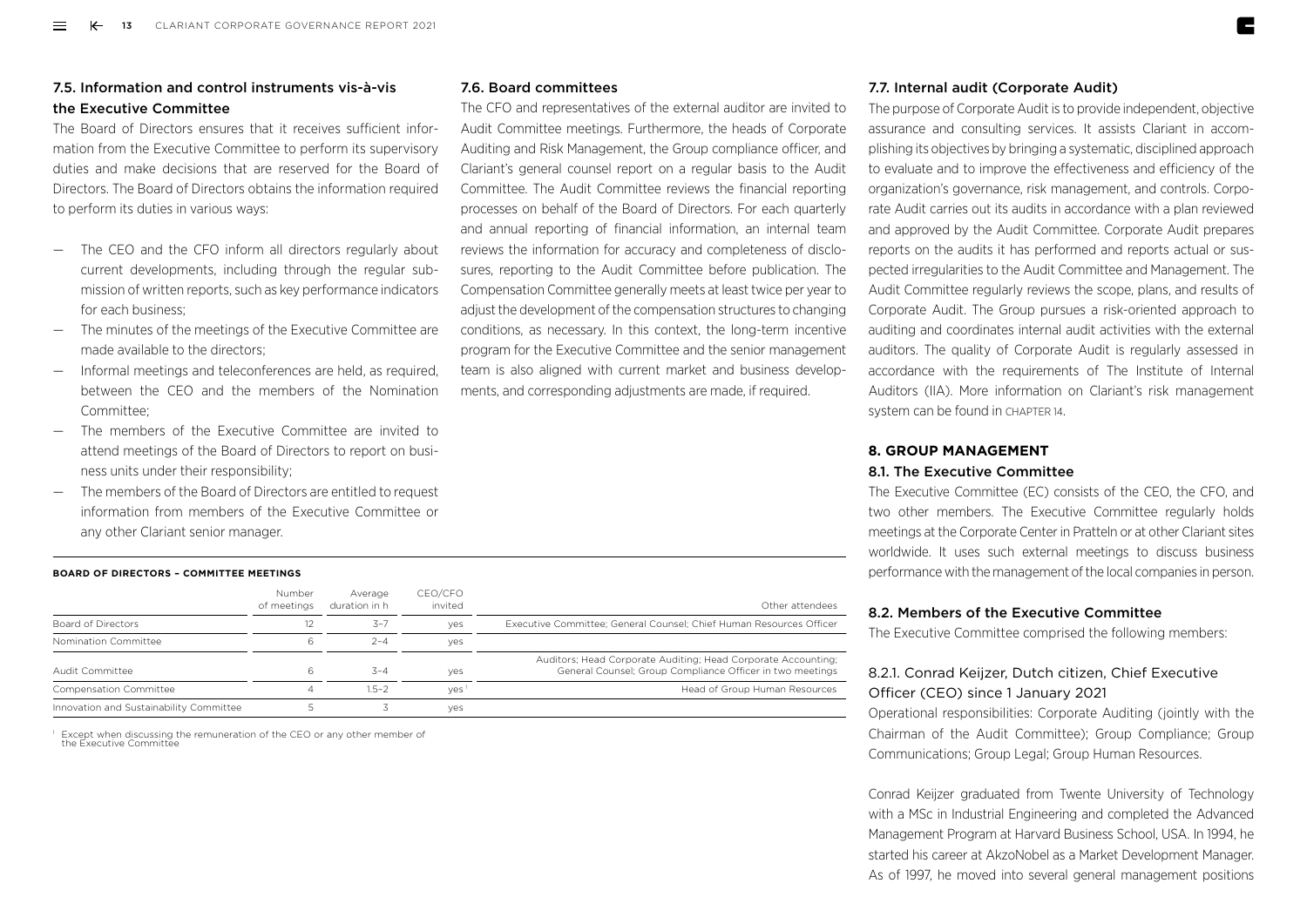<span id="page-13-0"></span>within the chemicals and coatings business with regional responsibilities across the Americas and Asia, before he had global roles as Managing Director of various business units. From 2013 until 2018, Conrad Keijzer held the position as CEO of Performance Coatings and was a Member of the Executive Committee at AkzoNobel. From March 2018 until November 2019, he was Chief Executive Officer at Imerys S.A., where he drove the company's transformation in order to set the strategic direction for organic growth and profitability improvement.

# 8.2.2. Hans Bohnen, German citizen, Executive Vice President & Chief Operating Officer (COO), Member of the Executive Committee since 12 October 2018

Operational responsibilities: Business Unit Catalysts; Business Unit Industrial & Consumer Specialties; Business Line Biofuels & Derivatives; Group Procurement Services; Group Operational Excellence; and the regions Latin America and North America.

Hans Bohnen studied chemistry at the University of Duisburg-Essen, Germany, obtained a PhD in chemistry from the University of Tübingen, Germany, and holds an MBA from the Aston Business School. Hans Bohnen began his career in 1995 as a research chemist at Hoechst AG. Between 1995 and 2006, he held several senior positions in research and development and operations across Europe and North America for Hoechst AG, Celanese AG, and SGL Group.

From 2007 until 2009, he worked in strategic management consultancy with Booz Allen Hamilton. In 2010, he became Senior Vice President and Head of Clariant's Business Unit Masterbatches. In 2015, he was appointed Head of Clariant's Global Business Services to build up Clariant's internal shared service organization. On 12 October 2018, he was appointed Member of the Executive Committee of Clariant.

# 8.2.3. Bernd Hoegemann, German citizen, Executive Vice President & Chief Transformation Officer, Member of the Executive Committee since 1 November 2019 Operational responsibilities: Business Unit Functional Minerals; Business Unit Additives; Project Clariant 2021; Divestment of Business Unit Pigments; Corporate Planning & Strategy; Group Innovation & Sustainability; region Asia-Pacific (i.e., India, Southeast Asia & Pacific, Japan, and Greater China).

In 2006, Bernd Hoegemann received his doctorate in economics from the University of Munster, Germany, where he had also completed his master's degree in psychology. He also holds a master's degree in business administration from the University of Hagen, Germany. He began his career as a consultant in 2000 and has held several positions as a senior consultant with renowned companies. In 2008, he joined Clariant, where he was responsible for Senior Management Development. From 2012 until 2017, he headed the Clariant Excellence unit. From 2015 until 2018, Bernd Hoegemann was Head of Corporate Planning & Strategy. He was appointed Head of the Business Unit Masterbatches in 2018 and, on 1 November 2019, appointed Member of the Executive Committee of Clariant.

# 8.2.4. Stephan Lynen, German citizen, Executive Vice President & Chief Financial Officer (CFO), CFO and Member of the Executive Committee since 1 April 2020 Operational responsibilities: Corporate Accounting; Corporate

Controlling; Corporate Mergers & Acquisitions; Corporate Tax; Corporate Treasury; Global Business Services; Group Finance Services; Group Investor Relations; Group Information Technology; and the region Europe, Middle East and Africa.

Stephan Lynen studied business administration at the University of Cologne and economics and finance at University of California, Los Angeles, USA. In 1998, he joined Clariant as a corporate internal auditor and took various leading positions in finance at our headquarters, in Turkey, and in Japan, and led several M&A projects before becoming Head of Group Controlling. From 2013 until 2014, Stephan Lynen was the General Manager of Clariant's Joint Venture Global Amines Company in Singapore. Starting in 2015, he

held the position of Head of Business Unit Industrial & Consumer Specialties for the Asia-Pacific region before starting his previous role as global Head of Business Unit Additives in 2016. On 1 April 2020, he was appointed CFO and Member of the Executive Committee of Clariant.

#### Other activities and functions

While the members of the Executive Committee may undertake other activities in accordance with Article 38 para. 2 of the Articles of Association (www.clariant.com/en/Company/ [Corporate-Governance/Articles-of-Association\), none of the](http://www.clariant.com/en/Company/Corporate-Governance/Articles-of-Association)  members of the Executive Committee undertake other activities or hold consultancy functions or other offices.

#### 8.3. Management contracts with third parties

There are no management contracts with third parties.

# 8.4. Contractual arrangements for members of the Executive Committee

All members of the Executive Committee hold employment contracts with Clariant International Ltd, the Clariant Group's management company. The contractual provisions are governed exclusively by Swiss law. Contracts of the members of the Executive Committee are subject to a standard notice period of twelve months.

#### **9. REMUNERATION, SHAREHOLDINGS, AND LOANS**

All information on the remuneration of the Board of Directors and the Executive Committee of Clariant Ltd can be found in the [COMPENSATION REPORT 2021 a](https://reports.clariant.com/short/2021/en/CompReporten)nd i[n NOTE 14 o](https://reports.clariant.com/short/2021/en/Readmore 64en)f the Financial Statements of Clariant Ltd in the Financial Report 2021.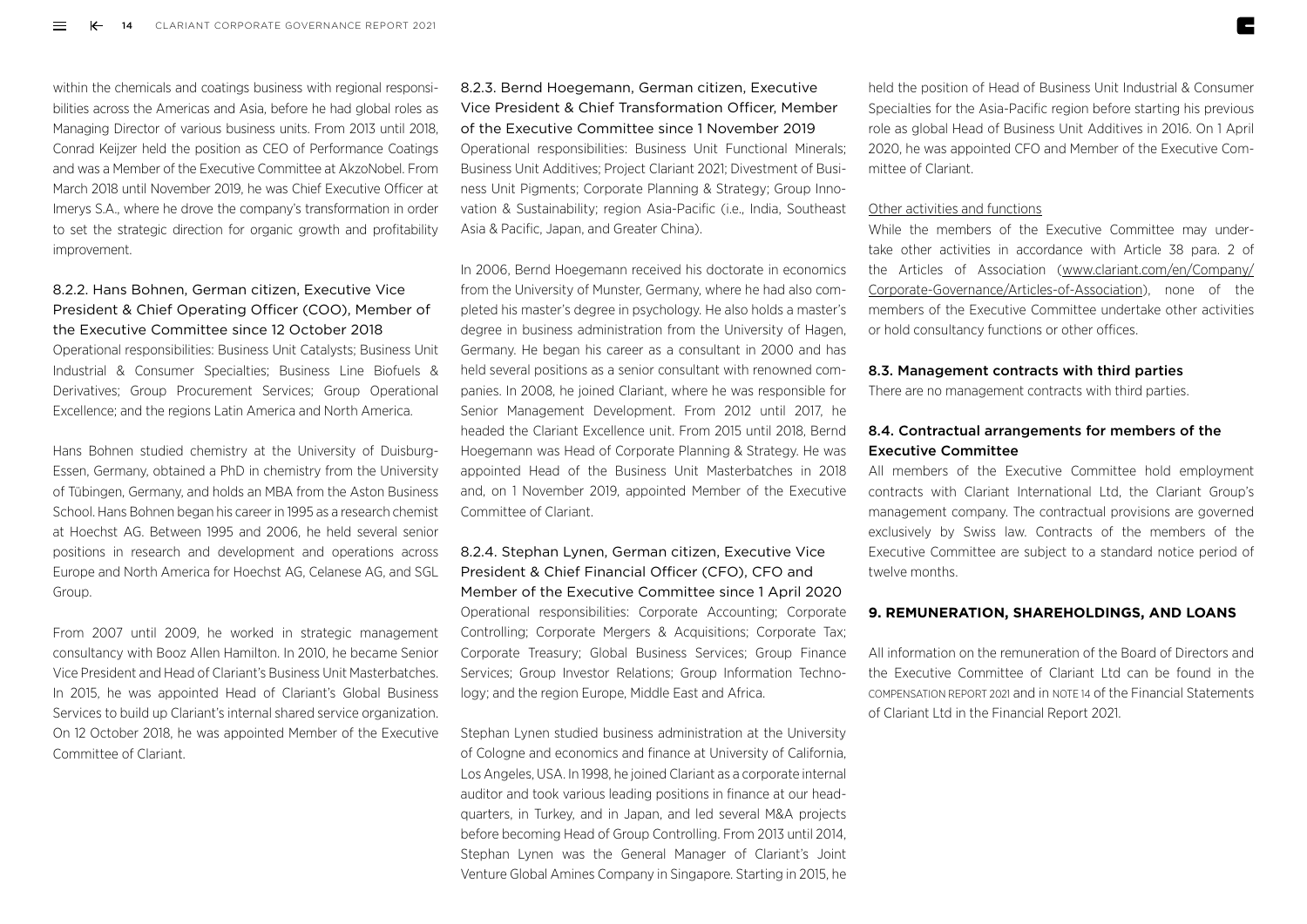#### <span id="page-14-0"></span>**10. SHAREHOLDERS' PARTICIPATION RIGHTS**

Subject to Article 6 para. 2 of the Articles of Association [\(www.clariant.com/en/Company/Corporate-Governance/](http://www.clariant.com/en/Company/Corporate-Governance/Articles-of-Association) Articles-of-Association), providing certain limitations on voting by nominees, each registered share entitles the holder to one vote at the Annual General Meeting. Shareholders have the right to receive dividends and such other rights as are granted by the Swiss Code of Obligations. However, only shareholders entered in the Clariant share register may exercise their voting rights.

#### 10.1. Voting right restrictions and representation

A registered shareholder may be represented at the Annual General Meeting by another shareholder with the right to vote, by a legal representative, or by the independent proxy (unabhängiger Stimmrechtsvertreter). The shares held by any one shareholder may be represented by only one representative. There are no special rules for waiving any voting rights restrictions laid down in the Articles of Association. The Articles of Association also do not contain any rules on participation in the Annual General Meeting that differ from the standard terms proposed by law.

#### 10.2. Statutory quorums

The quorums laid down in the Articles of Association correspond to those in Article 704 of the Swiss Code of Obligations.

#### 10.3. Convocation of the Annual General Meeting

The Articles of Association do not contain any rules that differ from the standard terms proposed by law.

# 10.4. Proposal of agenda items for the 2023 Annual General Meeting

The Articles of Association do not contain any rules that differ from the standard terms proposed by law. Shareholders representing shares with a total par value of CHF 1 million have the right to submit written requests that an item be included on the agenda at least 45 days prior to the 28th Annual General Meeting on 4 April 2023. Items to be included on the agenda – with regard to the 2022 financial year – must be submitted no later than 18 February 2023. Such requests must specify the item(s) to be included on the agenda and must contain a proposal on which the shareholder requests a vote.

#### 10.5. Entries in the share register

There are no statutory rules concerning deadlines for entry in the share register. However, for practical reasons, the share register will be closed to entries several days before a shareholder meeting. With regard to the 2023 Annual General Meeting concerning the financial year 2022, this applies as of 30 March 2023. Shareholders who have been entered into the share register by 29 March 2023 may exercise their right to vote at the Annual General Meeting on 4 April 2023. There are no voting rights restrictions except those mentioned above.

#### **11. CHANGE OF CONTROL AND DEFENSE MEASURES**

The limit beyond which the duty to make an offer applies is the same as the statutory minimum, 33 1/3 %. There are no clauses on changes of control in agreements with members of the Board of Directors and the Executive Committee other than

- a) with regard to the Performance Share Units (PSUs): PSUs unvested at the date of change of control vest on a pro-rata basis. The Board of Directors is authorized, at its discretion, to assess if the performance targets are met and to decide on settlement in shares or in cash;
- b) with regard to the Matching Share Plan (MSP): The blocking period of the Investment Shares of the MSP terminates on the date of the change of control and entitles to receive Matching Shares on a pro-rata basis;
- c) with regard to the Clariant Long-Term Incentive Plan (CLIP): a pro-rata settlement in cash of the vested Performance Share Units on the assumed basis that performance targets had been achieved to 80 %.

As the last vesting for the »Performance Share Units« and the »Matching Share Plan« [see a) and b) above] took place in 2021, the respective plans are completely terminated as of 31 December 2021.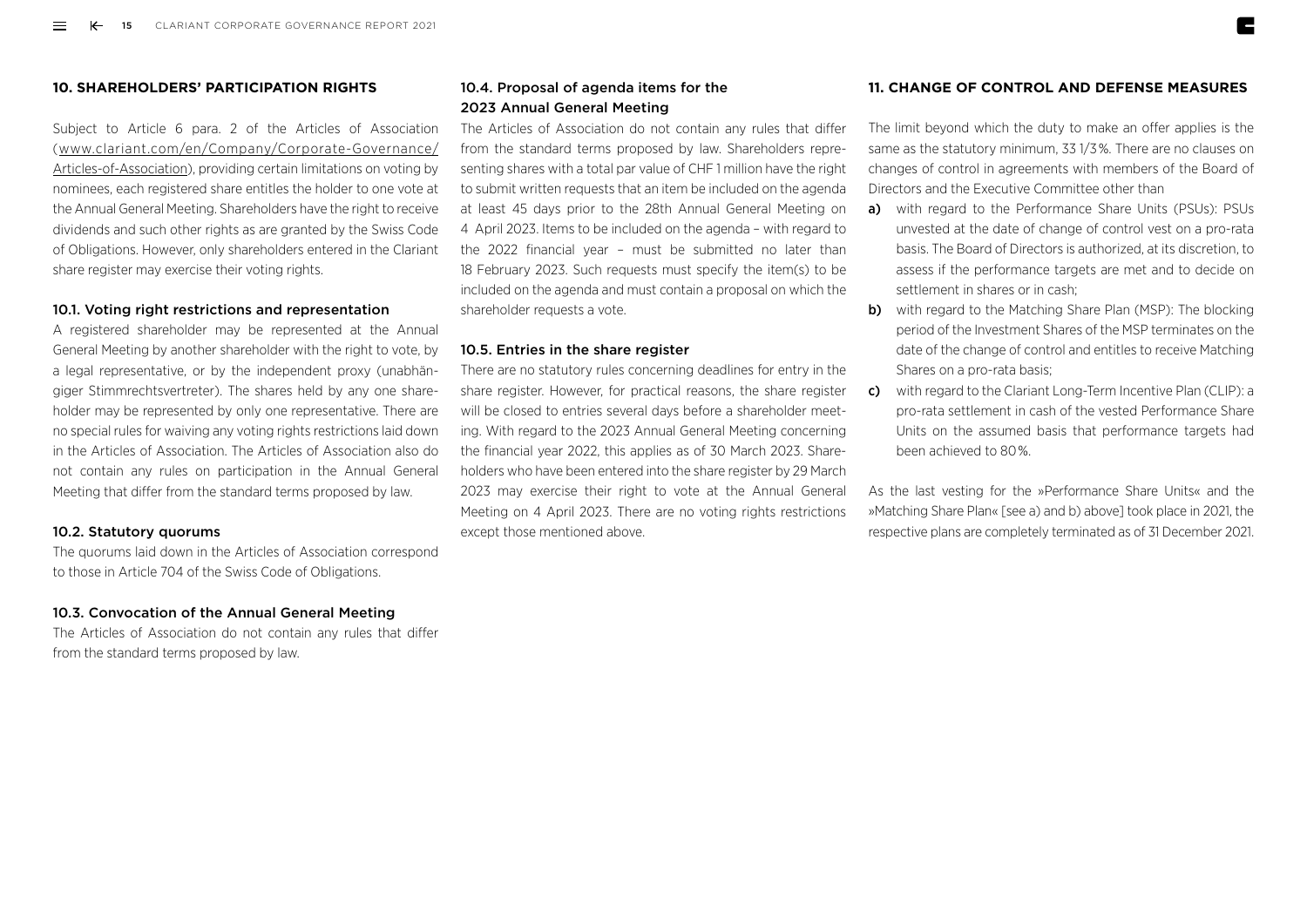#### <span id="page-15-0"></span>**12. INFORMATION POLICY**

Notices are published, in accordance with Article 42 of the Articles of Association (www.clariant.com/en/Company/Corporate-[Governance/Articles-of-Association\), in the Swiss Official Gazette](http://www.clariant.com/en/Company/Corporate-Governance/Articles-of-Association)  of Commerce. Clariant releases its annual financial results in the form of financial statements and publishes further information in the form of an Integrated Report in electronic form. In addition, business figures for the first quarter, half year, nine months, and full year are published in electronic form in April, July, October, and February of the following year, respectively. Current publication dates can be found online in English on our website (www.clariant. [com/UpcomingEvents\). All information pertaining to investor](http://www.clariant.com/UpcomingEvents)  updates as well as presentations at analyst and investor conferences can be obtained online (www.clariant.com) or at the following address:

Clariant International Ltd, Investor Relations, Hardstrasse 61, 4133 Pratteln, Switzerland, investor-relations@clariant.com, Phone +41 61 469 63 73.

The results for the 2022 financial year will be published as follows:

| $\overline{\phantom{m}}$ | First Quarter Reporting                  | 15 June 2022 |
|--------------------------|------------------------------------------|--------------|
| $\overline{\phantom{m}}$ | Second Quarter/First Half Year Reporting | 28 July 2022 |

- Third Quarter/Nine Months Reporting 27 October 2022
- Fourth Quarter/Full Year Reporting 1 March 2023

12.1. The Annual General Meeting for the 2022 financial year will take place on the following date 4 April 2023

12.2. Weblinks

12.2.1. Clariant website www.clariant.com

12.2.2. E-mail distribution list (push system) www.clariant.com/SubscriptionForm

12.2.3. Ad hoc messages (pull system) www.clariant.com/AdHocNews

12.2.4. Financial reports www.clariant.com/Publications

12.2.5. Corporate calendar www.clariant.com/UpcomingEvents

## **13. AUDITORS**

# 13.1. Duration of the mandate and term of office of the lead auditor

PricewaterhouseCoopers (PwC) has held the mandate since Clariant Ltd was established in 1995. The principle of rotation applies to the lead auditor, Rolf Johner, who was first appointed in April 2016. The Audit Committee ensures that the position of lead auditor is changed at least every seven years.

#### 13.2. Auditing fees

PricewaterhouseCoopers received a fee of CHF 4.2 million for auditing the 2021 financial statements (2020: CHF 5.9 million), comprising recurring audit services of CHF 3.7 million and disposal-related audit services of CHF 0.5 million.

#### 13.3. Additional fees

PricewaterhouseCoopers received a total fee of CHF 0.3 million for additional services in 2021 (2020: CHF 0.5 million). These services comprise audit-related services of CHF 0.1 million, tax services of CHF 0.1 million, and other services of CHF 0.1 million.

# 13.4. Supervisory and control instruments vis-à-vis the auditors

The Audit Committee of the Board of Directors is responsible for overseeing and evaluating the performance of the external auditors on behalf of the Board of Directors and recommends to the Board of Directors whether PwC should be proposed to the Annual General Meeting for reelection. Criteria applied for the performance assessment of PwC include technical and operational competence, independent and objective view, employment of sufficient resources, focus on areas of significant risk to Clariant, ability to provide effective and practical recommendations, and open and effective communication and coordination with the Audit Committee, Corporate Auditing, and Management. In 2021, six of the seven meetings were held jointly with the external auditor's representatives. These meetings were attended by members of the Audit Committee, the partner and senior manager of the audit firm, Clariant's CFO, the head of Corporate Accounting, the head of Corporate Auditing, the general counsel, and partly the Group compliance officer. Depending on the topics to be discussed, the meetings were also attended by the Group Risk Manager. The auditors communicate audit plans and findings to the Audit Committee and issue reports to the Board of Directors in accordance with Article 728b of the Swiss Code of Obligations. The Audit Committee's approval is required for all services provided by PwC exceeding a fee volume of CHF 25 000. These services may include audit and audit-related services as well as tax and other services. PwC and the Executive Committee report to the Audit Committee on a regular basis regarding the extent of services provided in connection with this approval.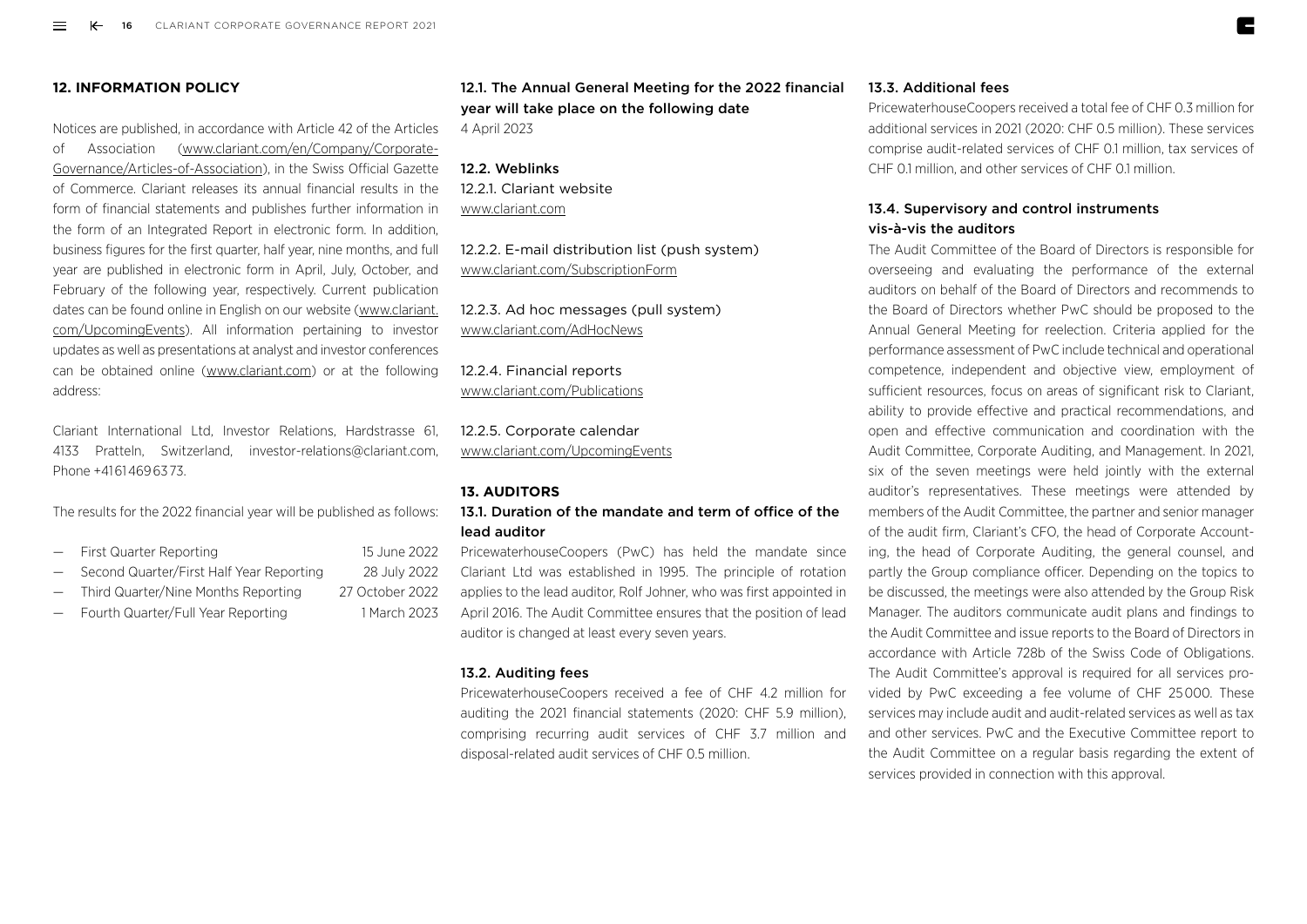#### <span id="page-16-0"></span>**14. ENTERPRISE RISK MANAGEMENT (ERM)**

Within the framework of the Enterprise Risk Management Policy, risk assessments are prepared by business units, service units, and corporate functions to assess threats that will impact the achievement of the objectives set for Clariant overall. These objectives are a result of the overall strategy of the Group as set by the Board of Directors and implemented by the Executive Committee.

The Executive Committee is responsible for monitoring the risk assessments for relevance and consistency. The Executive Committee has formed an »Ethics and Risk Management« subcommittee, which maintains an up-to-date understanding of areas where Clariant is, or may be, exposed to ethics- and integrityrelated as well as antitrust risk issues, providing assurance to the Board of Directors that Management is effectively addressing those issues.

The short- and long-term objectives are set in the fourth quarter of the year. These objectives and threats are subject to scrutiny by the Executive Committee during meetings with each business unit. Also reviewed and discussed are proposed measures to reduce or contain threats. In that context, responsibilities are assigned. All stakeholders are required to report significant changes to existing identified risks and new threats as they arise.

Risk registers are maintained using financial and reputational impact and probability assessments to score and rank all identified risks. The assessment also addresses the measures in place to manage the risk identified and sets dates for completion of the measures.

When threats have been identified and quantified, they are delegated to qualified individuals who are required to deliver effective risk management. Depending on the nature of the risk identified, specific skill sets may be required for the management of those particular risks.

A summary risk assessment is submitted annually to the Executive Committee, the Audit Committee, and the Board of Directors for review. In the case of new or changed risks, reporting is accelerated.

To support functional responsibility, certain functions have access to risk assessments to assist them in their roles. Examples of such functions are Environmental Safety & Health Affairs (ESHA) to identify key sites for their property risk survey program and Group Procurement to ensure reliable and compliant supply of raw materials.

Examples of identified risks included in the risk register:

Regulation and compliance: Clariant is subject to many rules and regulations as well as compliance standards. These include chemical industry, country, government, and customer requirements as well as the European Union's (EU) Regulation on the Registration, Evaluation, Authorization, and Restriction of Chemicals (REACH) or similar regulations in other countries. The function Global Product Stewardship is responsible for ensuring that all relevant legal requirements are met. Certain specific matters are delegated to other functions.

Sites and locations: This includes manufacturing plants and equipment important for the production of Clariant products for sale to customers. Also addressed are country and culture issues that could create threats to and opportunities for business objectives. The aim is to maintain high-quality and safe production facilities. ESHA and regional services are responsible for the management of the associated risks.

Examples of **emerging risks** included in the risk register:

Supply Chain Reliability: The achievement of targets depends on the reliability of the supply chain. The purchase of raw materials may be impaired due to the unavailability of respective products, required energy, or corresponding means of transportation. Similarly, our customers may be affected by the unavailability of certain input materials outside the range of chemical products, limiting their production and, thus, Clariant's sales opportunities. Clariant responds to these challenges with market intelligence to identify potential constraints at an early stage and in close cooperation with our business partners.

**Sustainability transformation:** Demand for sustainable products is clearly increasing, which opens up business opportunities. Nonavailability of sustainable offerings represents a market disadvantage.

Clariant is responding with the new organizational unit Group Innovation & Sustainability, which combines various resources to accelerate the sustainability transformation.

**Digital interconnection:** Successful performance of the Clariant Group depends on properly working information systems. Cyberattacks may result in the loss of business and personal data, knowledge, facilities, or money, leading to interruptions in manufacturing and product deliveries. Such attacks might cause significant economic damages as well as loss of trust. Clariant is responding to the increased cyber risk with a reinforced security operations center, state-of-the-art software, and frequent awareness campaigns and training.